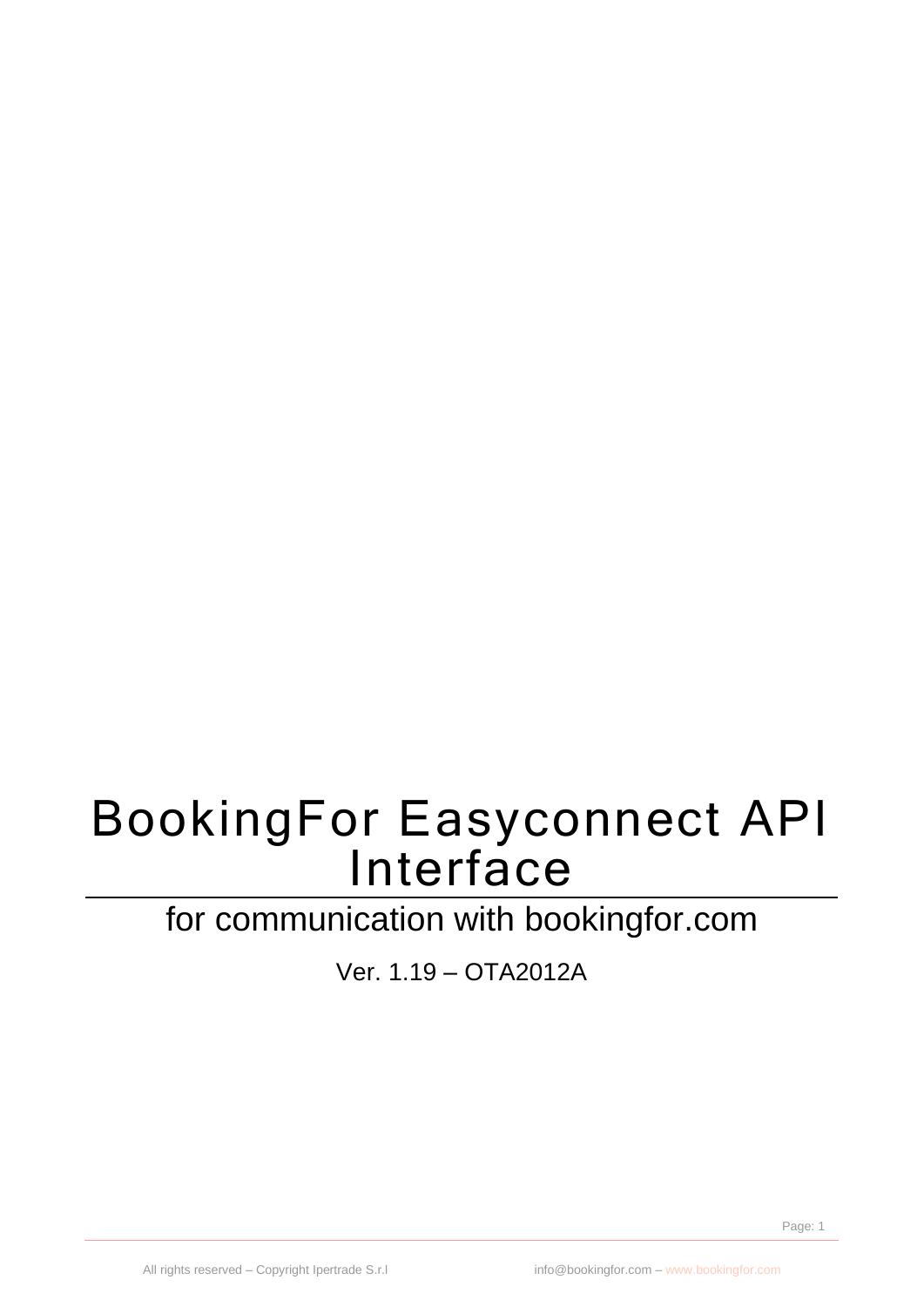### PROJECT DATA

| Website:          | Www.bookingfor.com |
|-------------------|--------------------|
| Owner:            | Hypertrade srl     |
| <b>Mantainer:</b> |                    |

## <span id="page-1-0"></span>DOCUMENT DATA

| <b>Document Type</b> | <b>BookingFor Easyconnect</b> |
|----------------------|-------------------------------|
| Written by:          | <b>Fabrizio Casalicchio</b>   |
| Date of approval     | 05/2015                       |
| Date of issue        | 05/2015                       |

## <span id="page-1-1"></span>Revisions

| Revision No.           | 01                                                       | <b>Revision Date</b> | 05/2015                                        |
|------------------------|----------------------------------------------------------|----------------------|------------------------------------------------|
| Description<br>changes | Service alignment with BookingFor v6                     |                      |                                                |
| Motivations            |                                                          |                      |                                                |
| Revision No.           | 02                                                       | <b>Revision Date</b> | 07/2015                                        |
| Description<br>changes | Implementing additional filters in reservation retrieval |                      |                                                |
| Motivations            |                                                          |                      |                                                |
| Revision No.           | 03                                                       | <b>Revision Date</b> | 07/2015                                        |
| Description<br>changes |                                                          |                      | Various bugfixes and document reference update |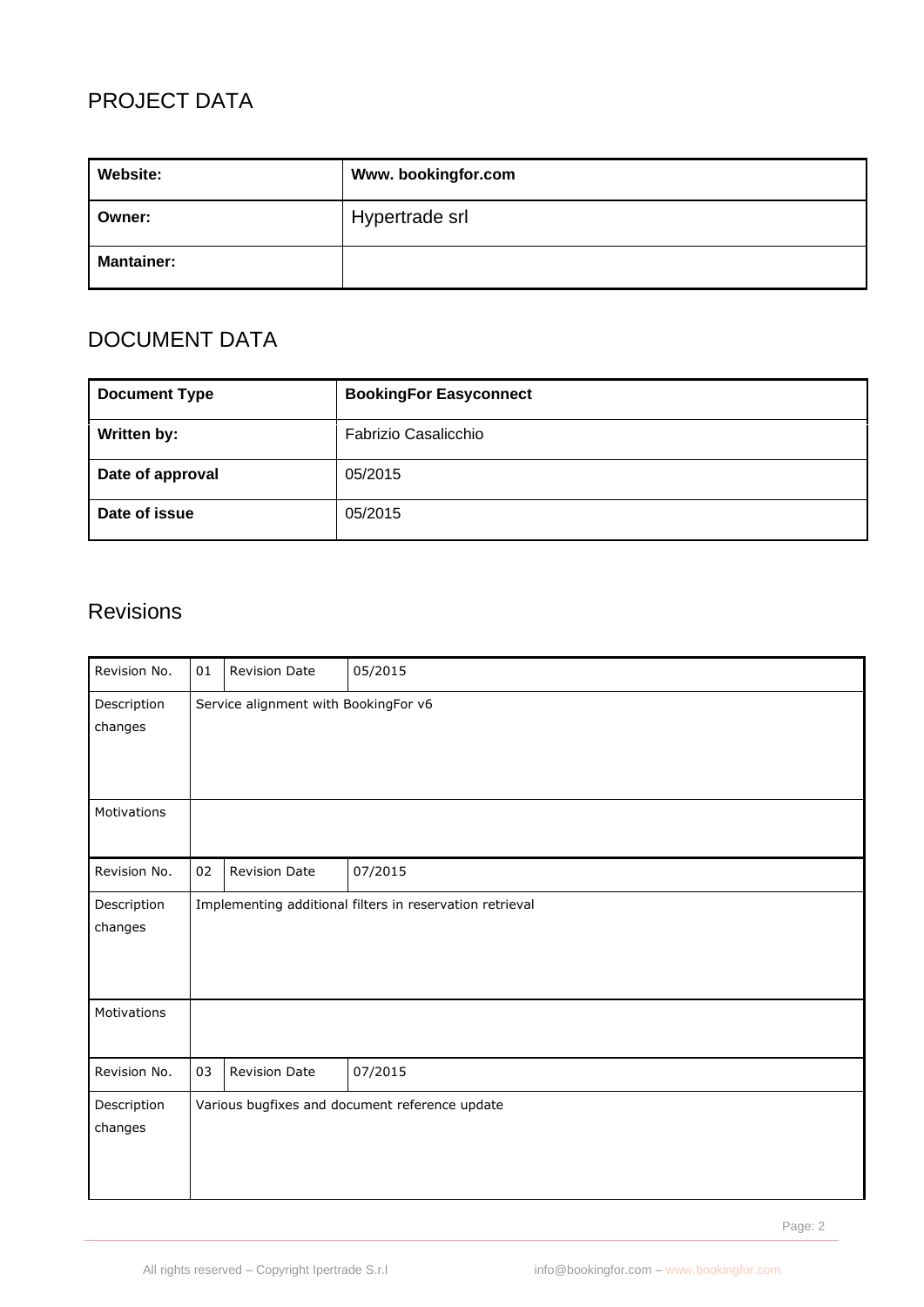| Motivations            |    |                                      |                                                                                                           |
|------------------------|----|--------------------------------------|-----------------------------------------------------------------------------------------------------------|
| Revision No.           | 04 | <b>Revision Date</b>                 | 04/2016                                                                                                   |
| Description<br>changes |    | Implementing new warning codes       |                                                                                                           |
| Motivations            |    |                                      |                                                                                                           |
| Revision No.           | 05 | <b>Revision Date</b>                 | 04/2017                                                                                                   |
| Descriptionch<br>anges |    |                                      | Added support sending single rate stop-sell rules                                                         |
| Motivations            |    |                                      |                                                                                                           |
| Revision No.           | 06 | <b>Revision Date</b>                 | 05/2018 5                                                                                                 |
| Description<br>changes |    | Added Bookingfor reference main code | Added support for conditions partial updated                                                              |
| Motivations            |    |                                      |                                                                                                           |
| Revision No.           | 07 | <b>Revision Date</b>                 | 09/2018                                                                                                   |
| Descriptionch<br>anges |    |                                      | Support for CTA/CTD resource condition update<br>Support for read price values per day/period in bookings |
| Motivations            |    |                                      |                                                                                                           |
| Revision No.           | 08 | <b>Revision Date</b>                 | 10/2020                                                                                                   |
| Description<br>changes |    | More resource configuration details  |                                                                                                           |
| Motivations            |    |                                      |                                                                                                           |
| Revision No.           | 09 | <b>Revision Date</b>                 | 11/2020                                                                                                   |
| Description            |    | More resource configuration details  |                                                                                                           |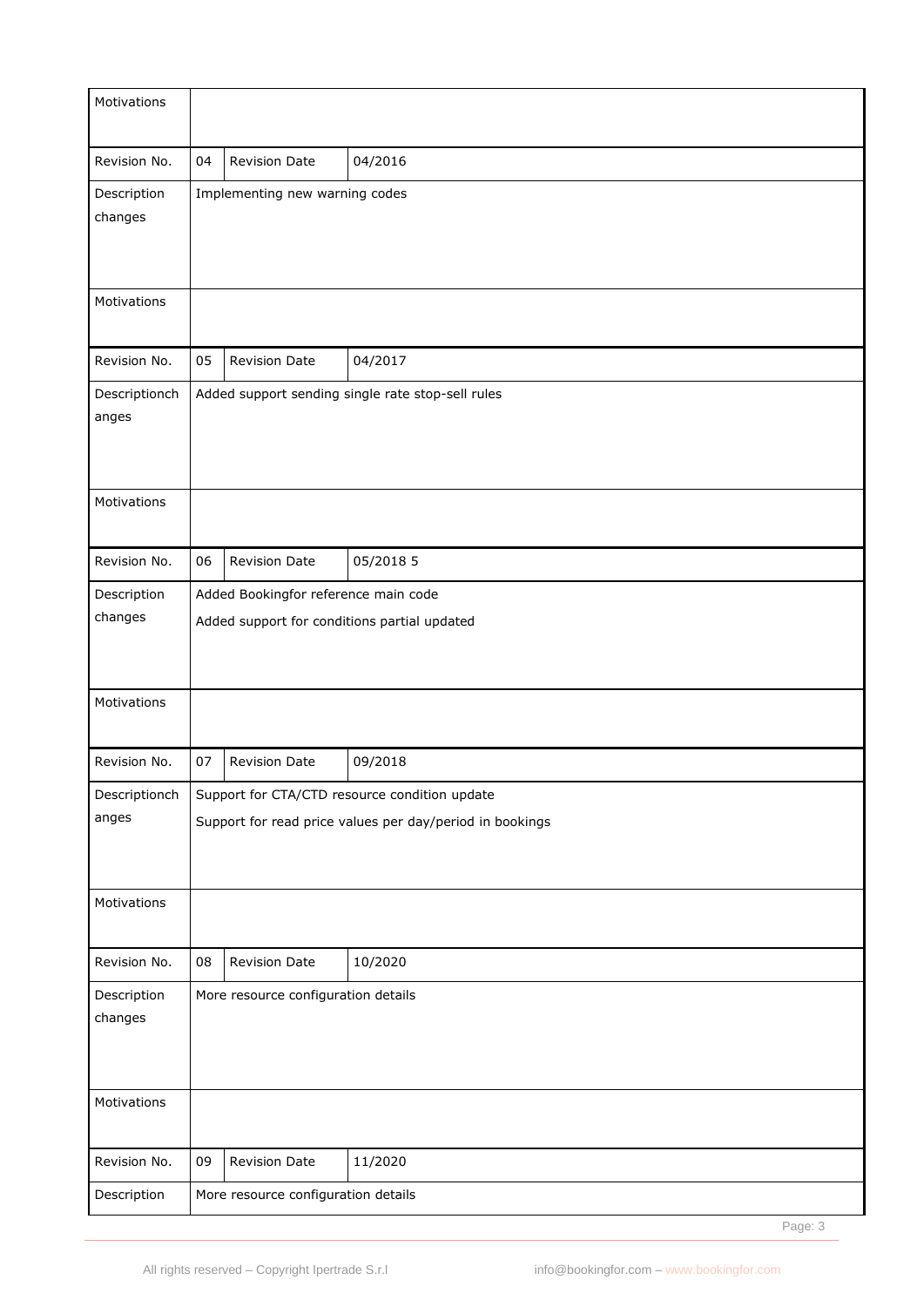| changes      |    |                                     |         |
|--------------|----|-------------------------------------|---------|
|              |    |                                     |         |
|              |    |                                     |         |
|              |    |                                     |         |
|              |    |                                     |         |
| Motivations  |    |                                     |         |
|              |    |                                     |         |
|              |    |                                     |         |
|              |    |                                     |         |
| Revision No. | 10 | Revision Date                       | 01/2021 |
|              |    |                                     |         |
| Description  |    | More resource configuration details |         |
|              |    |                                     |         |
| changes      |    |                                     |         |
|              |    |                                     |         |
|              |    |                                     |         |
|              |    |                                     |         |
|              |    |                                     |         |
| Motivations  |    |                                     |         |
|              |    |                                     |         |
|              |    |                                     |         |
|              |    |                                     |         |

# <span id="page-3-0"></span>Premise

Technical notes will follow for the use of BookingFor Easyconnect reserved for software houses that intend to synchronize the data of their Channel Managers or PMS with the booking system called BookingFor.

The system is based on the 2012A version of the Opentravel scheme (www.opentravel.org/)

For any information: info@ipertrade.com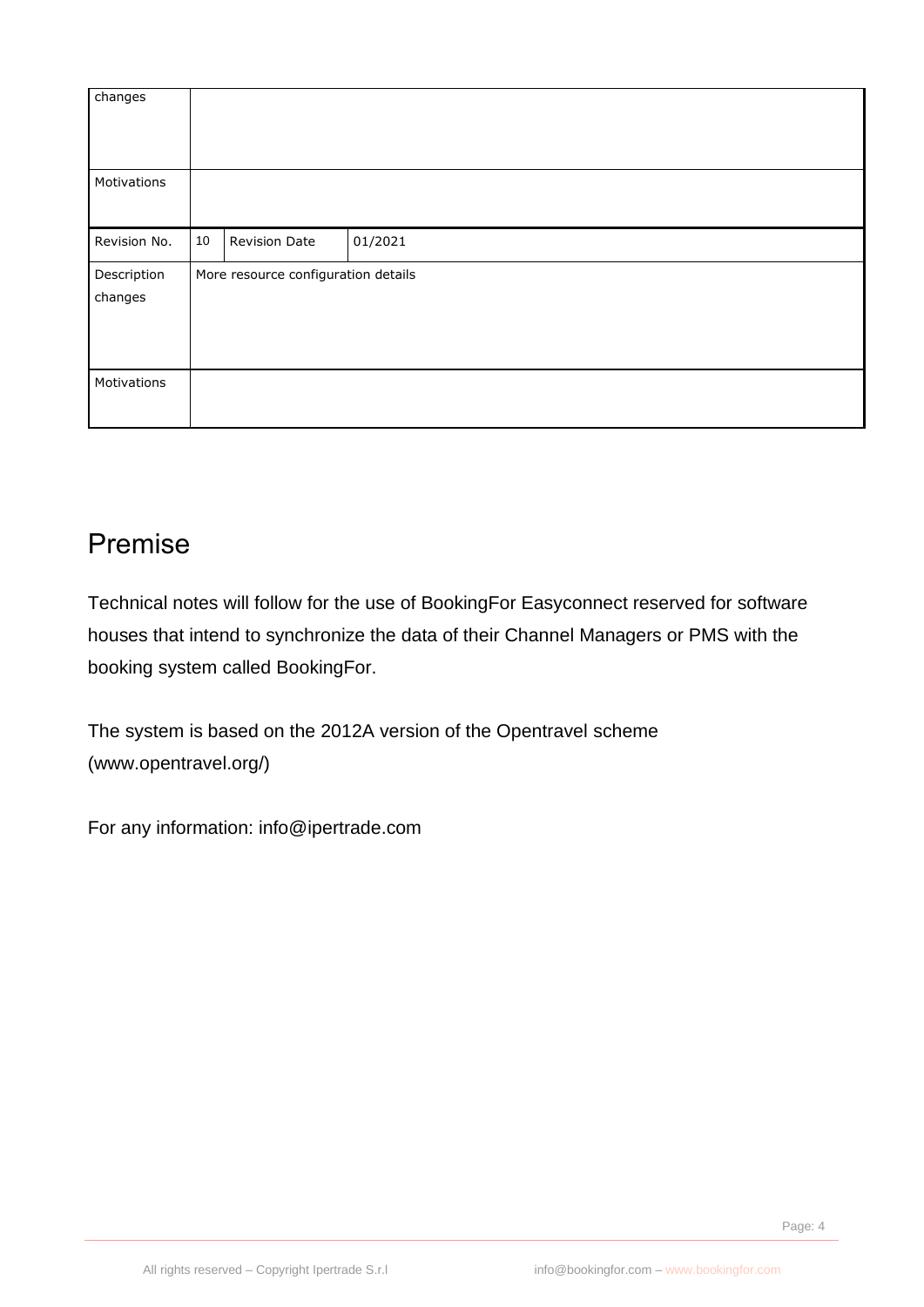# <span id="page-4-0"></span>Summary

| PROJECT DATA                | Errore. Il segnalibro non è |  |  |
|-----------------------------|-----------------------------|--|--|
| definito.                   |                             |  |  |
| <b>DOCUMENT DATA</b>        | 2                           |  |  |
| <b>Revisions</b>            | $\overline{2}$              |  |  |
| Premise                     | 4                           |  |  |
| Summary                     | 5                           |  |  |
| Set up:                     | 6                           |  |  |
| List of available methods:  | 7                           |  |  |
|                             |                             |  |  |
|                             |                             |  |  |
|                             |                             |  |  |
|                             |                             |  |  |
|                             |                             |  |  |
| <b>Field Legend</b>         | 21                          |  |  |
| <b>Warning codes</b>        | 22                          |  |  |
| Limitation of service usage | 23                          |  |  |
|                             |                             |  |  |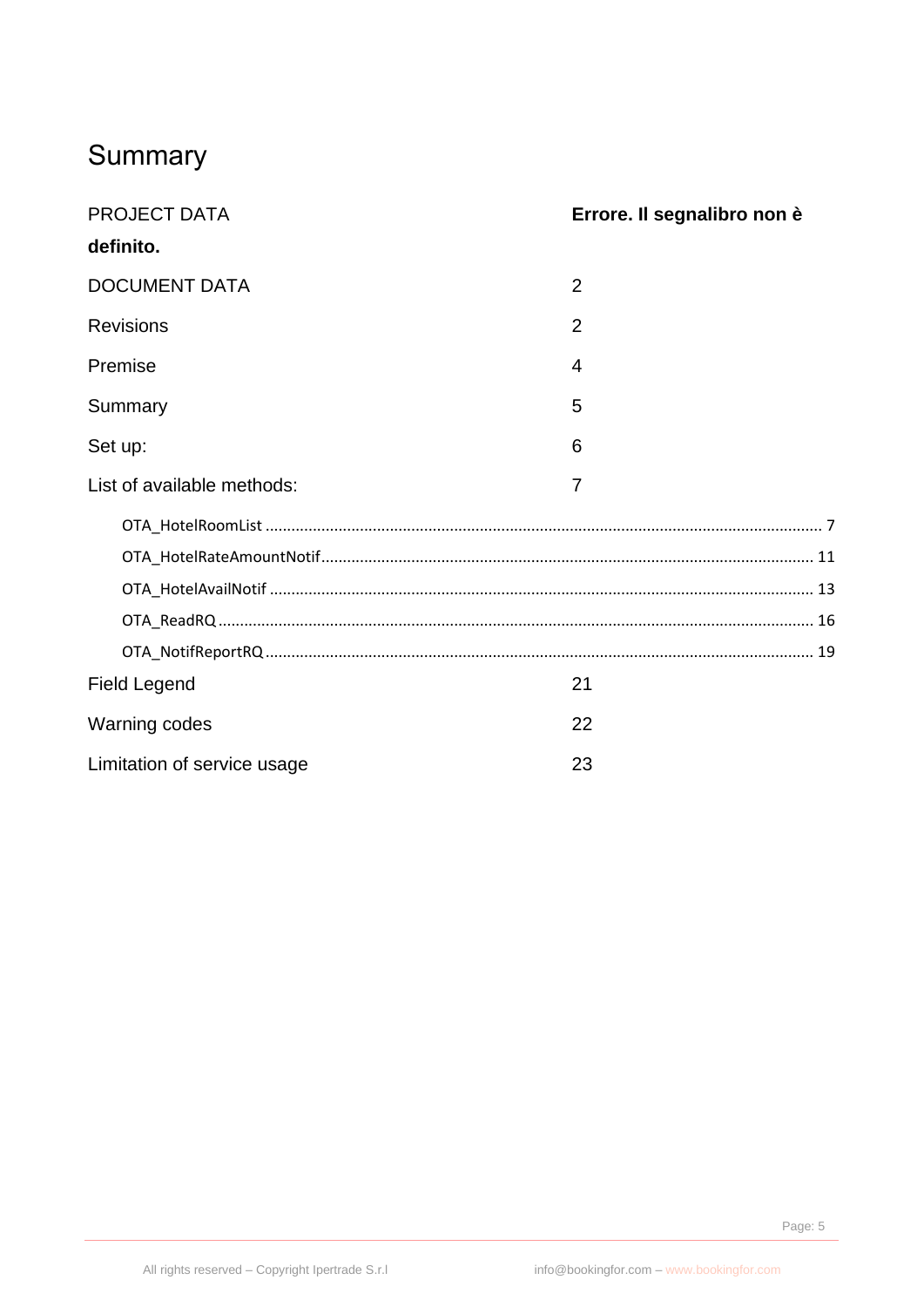# <span id="page-5-0"></span>Set up:

The following parameters are required to activate the BookingFor Easyconnect interface:

- ID: User identifier
- Password: User password
- HotelCode/ID\_Context: merchant code (required if the user is a channel manager)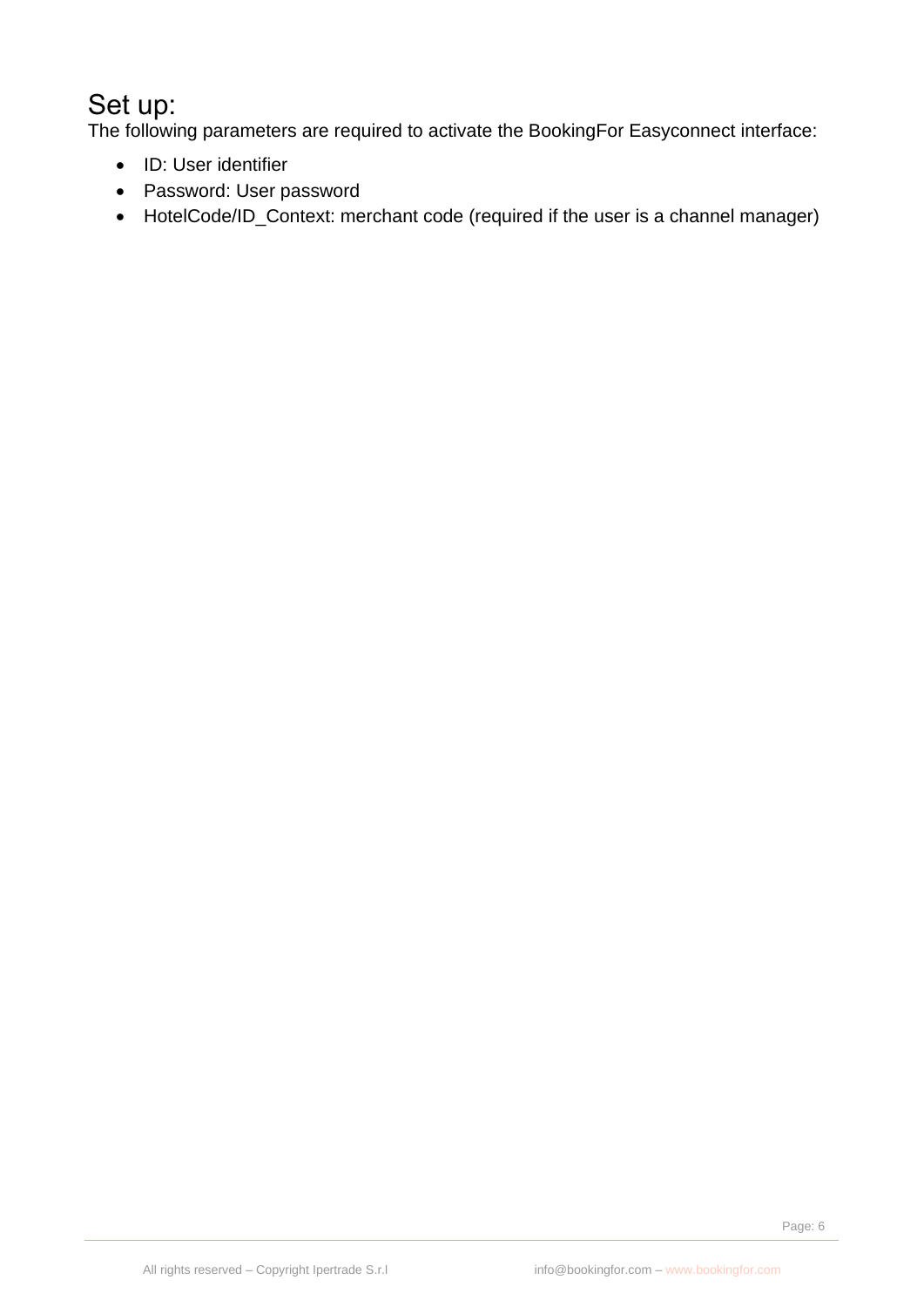# <span id="page-6-0"></span>List of available methods:

#### <span id="page-6-1"></span>**OTA\_HotelRoomList**

The message OTA\_HotelRoomListRQ is used to get the list and room codes associated with a structure.

#### **REQUEST**

| Element                                                     | <b>Attribute</b>    | <b>NUMBER OF</b> | <b>Description</b>  |
|-------------------------------------------------------------|---------------------|------------------|---------------------|
|                                                             |                     | <b>ITEMS</b>     |                     |
| OTA_HotelRoomListRQ                                         |                     |                  |                     |
|                                                             | EchoToken           | 1                | Call id             |
|                                                             | Timestamp           | 1                | Time of transaction |
|                                                             | Target              | 1                | Production/Test     |
|                                                             | Version             | 1                | 1.0                 |
|                                                             | PrimaryLangID       | 1                | en                  |
| OTA_HotelRoomListRQ/POS/Source/RequestorID                  |                     |                  | Caller identifier   |
|                                                             | Id                  | 1                | Id                  |
|                                                             | MessagePassw        | 1                | Password            |
|                                                             | ord                 |                  |                     |
| OTA_HotelRoomListRQ/HotelRoomLists/HotelRoomList            |                     | 1                |                     |
|                                                             | HotelCode           |                  | <b>Hotel Code</b>   |
| OTA_HotelRoomListRQ/HotelRoomLists/HotelRoomList/RatePlans/ |                     |                  |                     |
| RatePlan                                                    |                     |                  |                     |
|                                                             | <b>RatePlanCode</b> | 1                | Rate code           |

| Element                                           | <b>Attribute</b> | <b>NUMBER</b> | <b>Description</b>          |
|---------------------------------------------------|------------------|---------------|-----------------------------|
|                                                   |                  | OF ITEMS      |                             |
| OTA HotelRoomListRS                               |                  | 1             |                             |
|                                                   | EchoToken        | 1             | Call id                     |
|                                                   | Timestamp        | 1             | Time of transaction         |
|                                                   | Target           | $\mathbf{1}$  | Production/Test             |
|                                                   | Version          | 1             | 1.0                         |
|                                                   | PrimaryLangID    | 1             | en                          |
| OTA_HotelRoomListRS/Success                       |                  | $0 - 1$       |                             |
| OTA_HotelRoomListRS/Warnings/Warning              |                  | $0 - 99$      | Present only with 'Success' |
|                                                   | Code             | $0 - 1$       | See Appendix "Warning       |
|                                                   |                  |               | Codes"                      |
| OTA_HotelRoomListRS/HotelRoomLists/HotelRoomList  |                  | $\mathbf{1}$  |                             |
|                                                   | HotelCode        | 1             |                             |
| OTA_HotelRoomListRS/HotelRoomLists/HotelRoomList/ |                  | 1 or more     |                             |
| RoomStays/RoomStay/RoomTypes/RoomType             |                  | repetitions   |                             |
|                                                   | InvBlockCode     | 1             | Room code                   |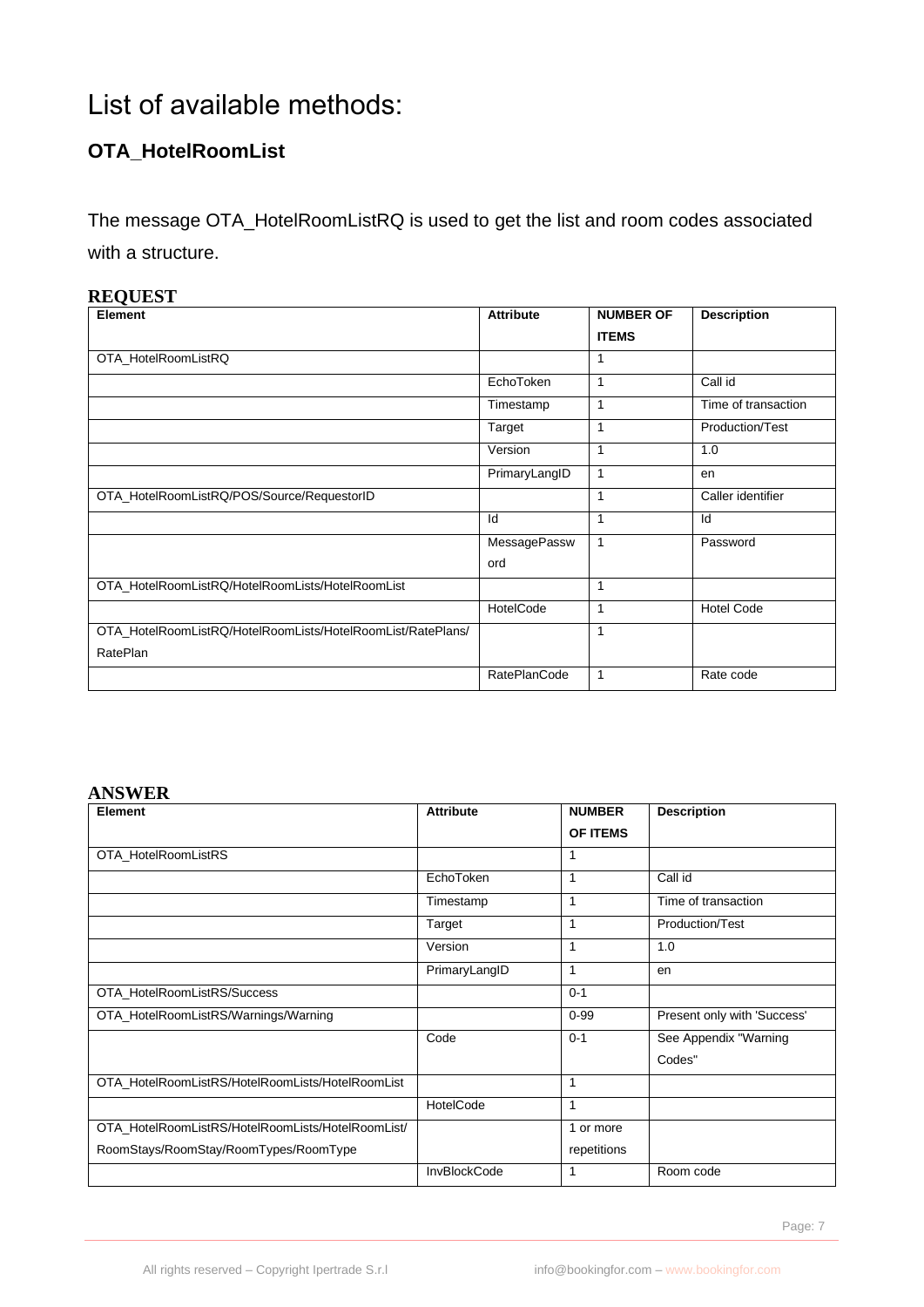| OTA_HotelRoomListRS/HotelRoomLists/HotelRoomList/ |                      | 1 or more    | Occupancy range: If there are      |
|---------------------------------------------------|----------------------|--------------|------------------------------------|
| RoomStays/RoomStay/RoomTypes/RoomType/Occupa      |                      | repetitions  | ranges, the resource then          |
| ncy                                               |                      |              | supports different prices per      |
|                                                   |                      |              | occupancy (indicated in the        |
|                                                   |                      |              | individual RatePlan node)          |
|                                                   | MinOccupancy         |              | Minimum employment                 |
|                                                   | MaxOccupancy         |              | Maximum employment                 |
| OTA_HotelRoomListRS/HotelRoomLists/HotelRoomList/ |                      | $0 - 99$     |                                    |
| RoomStays/RoomStay/RoomTypes/RoomType/TPA_Ext     |                      |              |                                    |
| ensions/RatePlan                                  |                      |              |                                    |
|                                                   | RatePlanId           | $\mathbf{1}$ | Rate code                          |
|                                                   | <b>RatePlanCode</b>  | 1            | External rate reference            |
|                                                   | <b>RatePlanName</b>  | 1            | Rate name                          |
|                                                   | RatePlanTypeId       | 1            | Rate type ID, useful for find      |
|                                                   |                      |              | rate type for resources with       |
|                                                   |                      |              | prices per                         |
|                                                   |                      |              |                                    |
|                                                   |                      |              | stay/occupation/occupation         |
|                                                   |                      |              | type enabled                       |
|                                                   | RatePlanTypeName     |              | Rate type name, useful for find    |
|                                                   |                      |              | rate type for resources with       |
|                                                   |                      |              | prices per                         |
|                                                   |                      |              | stay/occupation/occupation         |
|                                                   |                      |              | type enabled                       |
|                                                   | <b>HasStayLimits</b> | $\mathbf{1}$ | If "True", the rate is limited for |
|                                                   |                      |              | the duration of the stay.          |
|                                                   | MinStay              | 1            | Minimum length of stay             |
|                                                   | MaxStay              | 1            | Maximum length of stay             |
|                                                   |                      |              | (excluding)                        |
|                                                   | HasOccupancyLimits   | $\mathbf{1}$ | If "True", the rate is limited for |
|                                                   |                      |              | the number of people.              |
|                                                   | MinOccupancy         | $\mathbf{1}$ | Minimum number of people           |
|                                                   | <b>MaxOccupancy</b>  | $\mathbf{1}$ | Maximum number of people           |
|                                                   | CalculationType      | $\mathbf{1}$ | Possible values:                   |
|                                                   |                      |              | 0: Prices per resource only        |
|                                                   |                      |              | 1: Prices per people only          |
|                                                   |                      |              | 2: Prices per resource plus        |
|                                                   |                      |              | people                             |
|                                                   |                      |              | 3: Prices per people derived       |
|                                                   |                      |              | from resource price                |
|                                                   |                      |              | 4: Resource prices with            |
|                                                   |                      |              | reductions (adults already         |
|                                                   |                      |              | included in resource price,        |
|                                                   |                      |              | reduced apart)                     |
|                                                   | IsLimitedPaxType     | 1            | When True, indicates the           |
|                                                   |                      |              | people configuration for which     |
|                                                   |                      |              | the rate is limited. See           |
|                                                   |                      |              | PaxTypeConfiguration field for     |
|                                                   |                      |              | more details                       |
|                                                   | PaxTypeConfiguration | $\mathbf{1}$ | People configuration valid for     |
|                                                   |                      |              | the rate. Only one                 |
|                                                   |                      |              | configuration per rate will be     |
|                                                   |                      |              |                                    |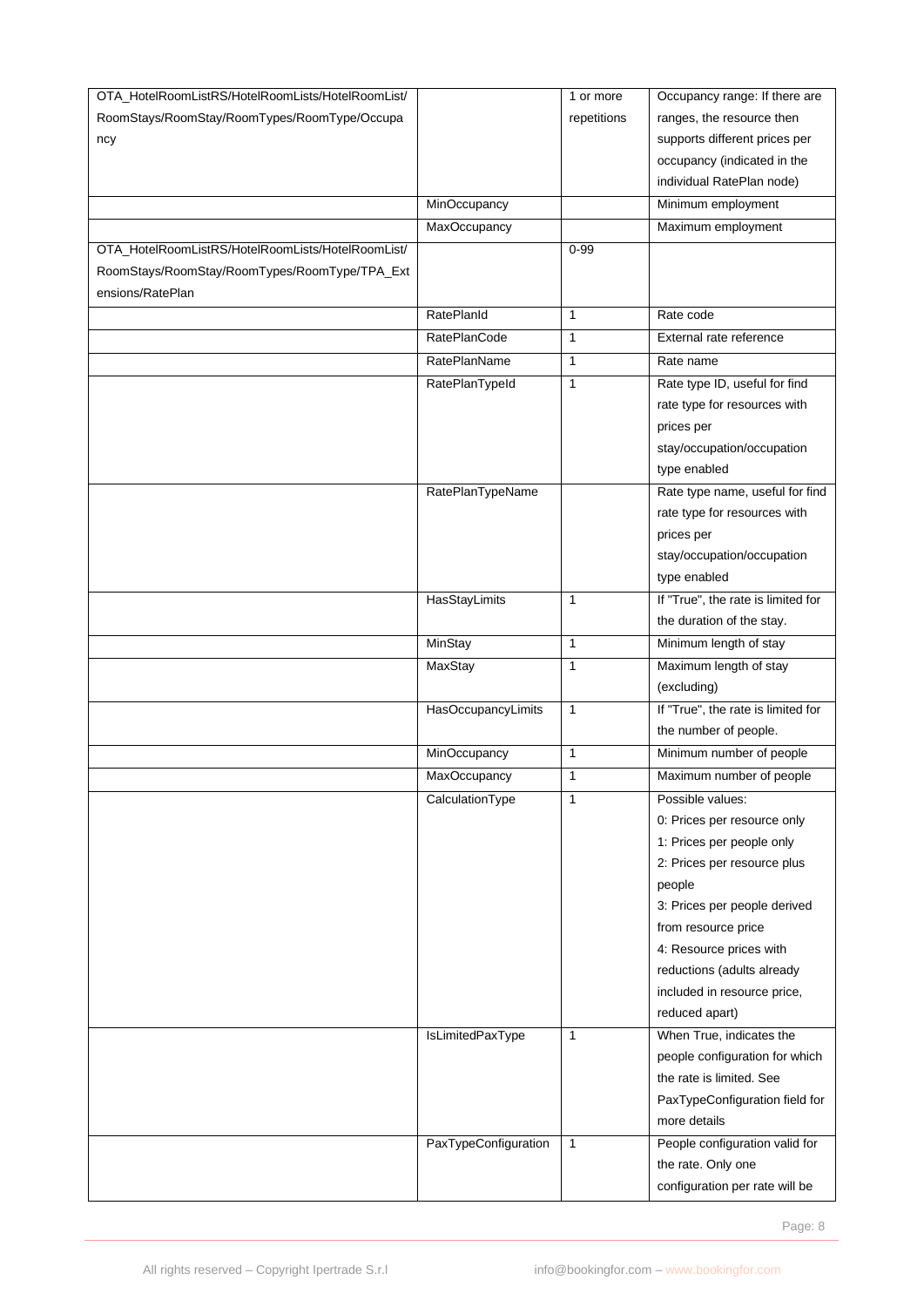|                                  |              | indicated. E.g. rate valid for 2           |
|----------------------------------|--------------|--------------------------------------------|
|                                  |              | adults, rate valid for 2 adults            |
|                                  |              | and 1 child 5-12, rate valid for           |
|                                  |              | 2 adults and 1 child 0-5 etc               |
|                                  |              | Array of ranges delimited by               |
|                                  |              | character " ".                             |
|                                  |              | Configuring individual range               |
|                                  |              | fields delimited by the                    |
|                                  |              | character":":                              |
|                                  |              |                                            |
|                                  |              | 1) Minimum years                           |
|                                  |              | 2) Maximum years                           |
|                                  |              | 3) Number of people for the                |
|                                  |              | indicated range                            |
| PaxRanges                        | $\mathbf{1}$ | If CalculationType other than              |
|                                  |              | 0, indicates the people                    |
|                                  |              | configuration supported by the             |
|                                  |              | rate. Array of ranges delimited            |
|                                  |              | by character " ". Configuration            |
|                                  |              | of individual range fields                 |
|                                  |              | delimited by character ":":                |
|                                  |              | 1) Minimum years                           |
|                                  |              | 2) Maximum years                           |
|                                  |              | 3) If True, main range (adult)             |
|                                  |              | 4) Minimum position                        |
|                                  |              |                                            |
|                                  |              | 5) Maximum position                        |
|                                  |              | 6) If True, range is valid as              |
|                                  |              | extrabed (over maximum                     |
|                                  |              | occupancy)                                 |
|                                  |              | 7) If True, range is valid as cot          |
|                                  |              | (over maximum occupancy)                   |
|                                  |              |                                            |
| IncludedPaxes                    | 1            | Number of people included in               |
|                                  |              | the resource price                         |
|                                  |              | If CalculationType value is 2,             |
|                                  |              | the rate sent as                           |
|                                  |              | BaseByGuestAmt will be valid               |
|                                  |              | for the indicated number of                |
|                                  |              | people                                     |
|                                  |              | If CalculationType value is 3,             |
|                                  |              | indicates the number of                    |
|                                  |              | people to derive the rate sent             |
|                                  |              |                                            |
|                                  |              | as BaseByGuestAmt (e.g.                    |
|                                  |              | price 100€, IncludedPaxes                  |
|                                  |              | "2" = > single person price $50\epsilon$ ) |
|                                  |              | If CalculationType value is 4,             |
|                                  |              | the rate sent as                           |
|                                  |              | BaseByGuestAmt will be valid               |
|                                  |              | for the indicated number of                |
|                                  |              | adults                                     |
|                                  |              |                                            |
| OTA_HotelRoomListRS Errors/Error | $0 - 99$     | Can't be present with                      |
|                                  |              | 'Success'                                  |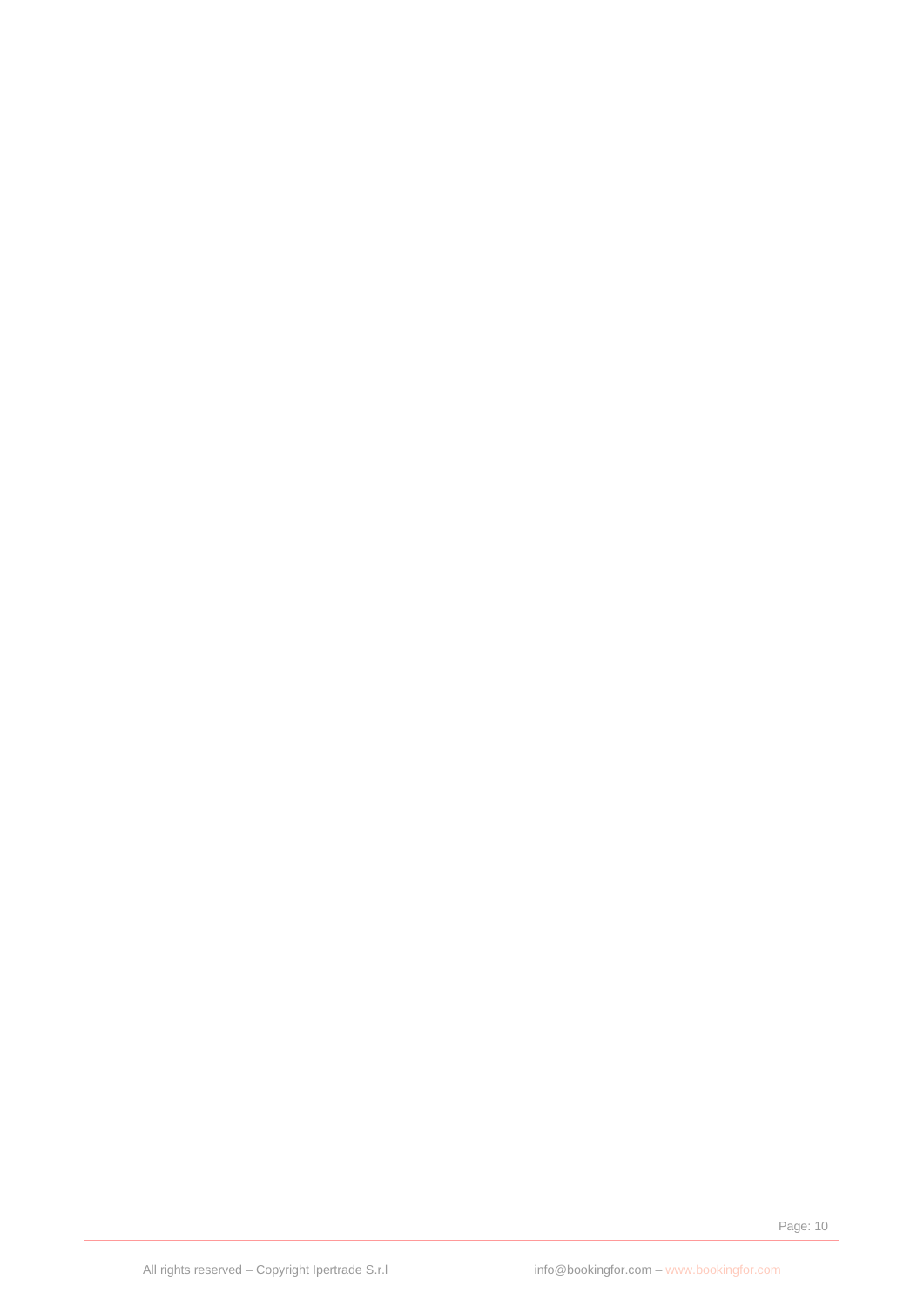#### <span id="page-10-0"></span>**OTA\_HotelRateAmountNotif**

The message OTA\_HotelRateAmountNotifRQ is used to update the rate of a room

associated with a property.

#### **REQUEST**

| <b>Element</b>                                    | <b>Attribute</b>    | <b>NUMBER</b><br><b>OF ITEMS</b> | <b>Description</b>            |
|---------------------------------------------------|---------------------|----------------------------------|-------------------------------|
| OTA_HotelRateAmountNotifRQ                        |                     | 1                                |                               |
|                                                   | EchoToken           | $\mathbf{1}$                     | Call id                       |
|                                                   | Timestamp           | $\mathbf{1}$                     | Time of transaction           |
|                                                   | Target              | $\mathbf{1}$                     | Production/Test               |
|                                                   | Version             | $\mathbf{1}$                     | 1.0                           |
|                                                   | PrimaryLangID       | $\mathbf{1}$                     | en                            |
| OTA_HotelRateAmountNotif/POS/Source/RequestorID   |                     | $\mathbf{1}$                     | Caller identifier             |
|                                                   | $\overline{d}$      | $\mathbf{1}$                     | Id                            |
|                                                   | MessagePassword     | $\mathbf{1}$                     | Password                      |
| OTA_HotelRateAmountNotifRQ/RateAmountMessages     |                     | $\mathbf{1}$                     |                               |
|                                                   | <b>HotelCode</b>    | $\mathbf{1}$                     | <b>Hotel Code</b>             |
| OTA_HotelRateAmountNotifRQ/RateAmountMessages/Ra  |                     | $\mathbf{1}$                     |                               |
| teAmountMessage/StatusApplicationControl          |                     |                                  |                               |
|                                                   | <b>RatePlanCode</b> | $\mathbf{1}$                     | Unique rate code              |
|                                                   | RatePlanID          | $\mathbf{1}$                     | Rate External Reference: If   |
|                                                   |                     |                                  | RatePlanCode is not valued,   |
|                                                   |                     |                                  | retrieves rate with the       |
|                                                   |                     |                                  | specified reference           |
|                                                   | InvCode             | $\mathbf{1}$                     | Room Code                     |
| OTA_HotelRateAmountNotifRQ/RateAmountMessages/Ra  |                     | 1 or more                        |                               |
| teAmountMessage/Rates/Rate                        |                     | repetitions                      |                               |
|                                                   | Start               | $\mathbf{1}$                     | <b>Update Start Date</b>      |
|                                                   | End                 | $\mathbf{1}$                     | <b>Update End Date</b>        |
|                                                   | Mon                 | $0 - 1$                          | If present, also populate the |
|                                                   |                     |                                  | other days                    |
|                                                   | Your                | $0 - 1$                          | If present, also populate the |
|                                                   |                     |                                  | other days                    |
|                                                   | Weds                | $0 - 1$                          | If present, also populate the |
|                                                   |                     |                                  | other days                    |
|                                                   | Thur                | $0 - 1$                          | If present, also populate the |
|                                                   |                     |                                  | other days                    |
|                                                   | Fri                 | $0 - 1$                          | If present, also populate the |
|                                                   |                     |                                  | other days                    |
|                                                   | Sat                 | $0 - 1$                          | If present, also populate the |
|                                                   |                     |                                  | other days                    |
|                                                   | Sun                 | $0 - 1$                          | If present, also populate the |
|                                                   |                     |                                  | other days                    |
|                                                   | CurrencyCode        | $\mathbf{1}$                     | Vale EUR                      |
| OTA_HotelRateAmountNotifRQ/RateAmountMessages/Ra  |                     | $\mathbf{1}$                     |                               |
| teAmountMessage/Rates/Rate/BaseByGuestAmts/BaseBy |                     |                                  |                               |
| GuestAmt                                          |                     |                                  |                               |
|                                                   | AmountAfterTax      | $\mathbf{1}$                     | Base price in currency        |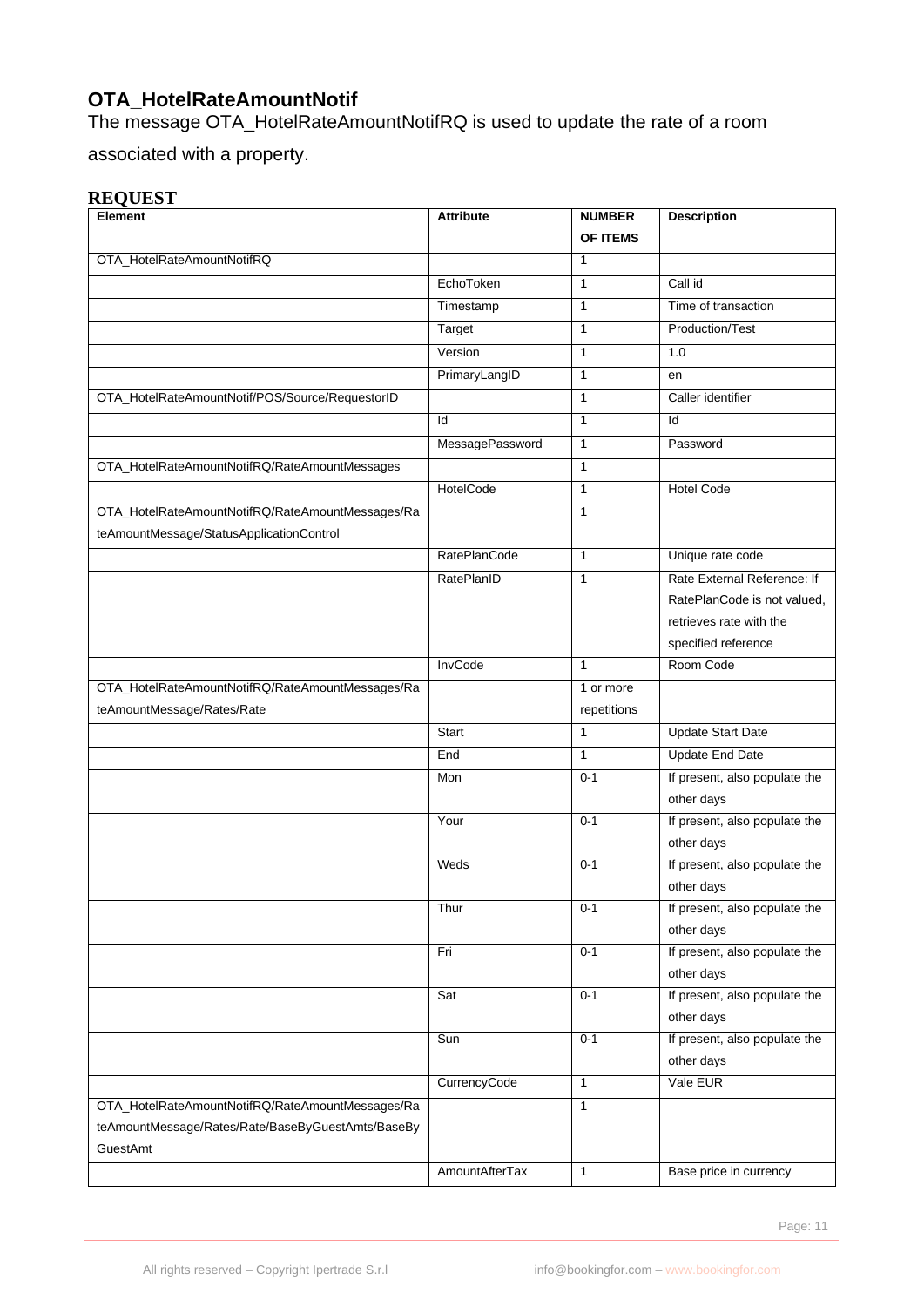| OTA_HotelRateAmountNotifRQ/RateAmountMessages/Ra    |                   | 0 or more   | Calculation of extrabeds |
|-----------------------------------------------------|-------------------|-------------|--------------------------|
| teAmountMessage/Rates/Rate/AdditionalGuestAmounts/A |                   | repetitions | and/or people            |
| dditionalGuestAmount                                |                   |             |                          |
|                                                     | AgeQualifyingCode |             | OTA Table AQC, $8 =$     |
|                                                     |                   |             | Children, $10 =$ Adults  |
|                                                     | MinAge            |             |                          |
|                                                     | Maxage            |             |                          |
|                                                     | Amount            |             | Price in currency        |

| Element                                     | <b>Attribute</b> | <b>NUMBER</b> | <b>Description</b>    |
|---------------------------------------------|------------------|---------------|-----------------------|
|                                             |                  | OF ITEMS      |                       |
| OTA_HotelRateAmountNotifRS                  |                  | 1             |                       |
|                                             | EchoToken        | 1             | Call id               |
|                                             | Timestamp        | 1             | Time of transaction   |
|                                             | Target           | $\mathbf{1}$  | Production/Test       |
|                                             | Version          | $\mathbf{1}$  | 1.0                   |
|                                             | PrimaryLangID    | $\mathbf{1}$  | en                    |
| OTA_HotelRateAmountNotifRS/Success          |                  | $0 - 1$       |                       |
| OTA_HotelRateAmountNotifRS/Warnings/Warning |                  | $0 - 99$      | Present only          |
|                                             |                  |               | with'Success': See    |
|                                             |                  |               | Appendix "Warning     |
|                                             |                  |               | Codes"                |
|                                             | Code             | $0 - 1$       | OTA ERR Table         |
| OTA_HotelRateAmountNotifRS/Errors/Error     |                  | $0 - 99$      | Can't be present with |
|                                             |                  |               | 'Success'             |
|                                             | Code             | 1             | OTA ERR Table         |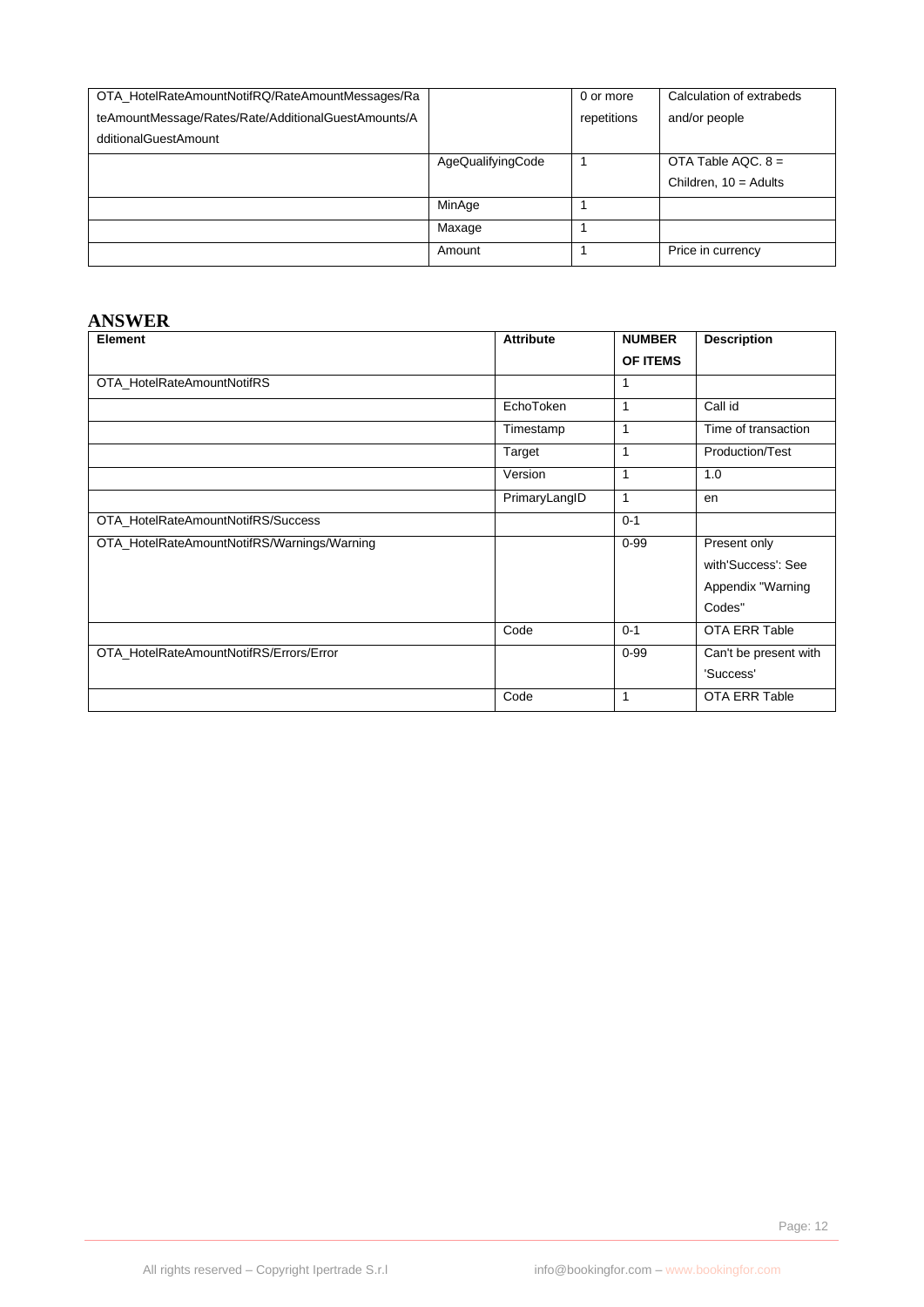#### <span id="page-12-0"></span>**OTA\_HotelAvailNotif**

The message OTA\_HotelAvailNotifRQ is used to update room availability and restrictions. For virtual rooms, no availability updates will be made. For availability, the days of the week will not be taken into account.

If the merchant supports the "Differential" resource conditions updates (check merchant settings on Bookingfor) and you need to specify check-in and check-out days, simply add two "AvailStatusMessage" blocks with the same minimum and maximum duration value (if any) and the days of the week for their respective restrictions (see details required for values).

In addition, by updating the "Differential" resource conditions, updates from BookingFor backends will be maintained until further rule value received by Channel Manager.

Using the Restriction node, with the "Per dates/per resource" update, it will be possible to set the "Closed to arrival (CTA)" and "Closed to departure (CTD)" rules.

If parameters are specified in the RatePlanID field, the following actions will occur:

- availability: if value greater than zero, specified rates will be opened (the total number will not be taken into account); if value equals zero, specified rates will be closed
- conditions: the conditions are valid only for the specified rates

| Element                                                      | <b>Attribute</b>  | <b>NUMBER</b> | <b>Description</b>  |
|--------------------------------------------------------------|-------------------|---------------|---------------------|
|                                                              |                   | OF ITEMS      |                     |
| OTA_HotelAvailNotifRQ                                        |                   | 1             |                     |
|                                                              | EchoToken         | 1             | Call id             |
|                                                              | Timestamp         | 1             | Time of transaction |
|                                                              | Target            | 1             | Production/Test     |
|                                                              | Version           | 1             | 1.0                 |
|                                                              | PrimaryLangID     | 1             | en                  |
| OTA_HotelAvailNotif/POS/Source/RequestorID                   |                   | 1             | Caller identifier   |
|                                                              | Id                | 1             | Id                  |
|                                                              | MessagePassword   | 1             | Password            |
| OTA_HotelAvailNotfRQ/AvailStatusMessages                     |                   |               |                     |
|                                                              | HotelCode         | 1             | <b>Hotel Code</b>   |
| OTA_HotelAvailNotifRQ/AvailStatusMessages/AvailStatusMessage |                   | 1 or more     |                     |
|                                                              |                   | repetitions   |                     |
|                                                              | BookingLimit      | 1             | Allotment           |
|                                                              | BookingLimitMessa | 1             | 'SetLimit'          |
|                                                              | geType            |               |                     |

#### **REQUEST**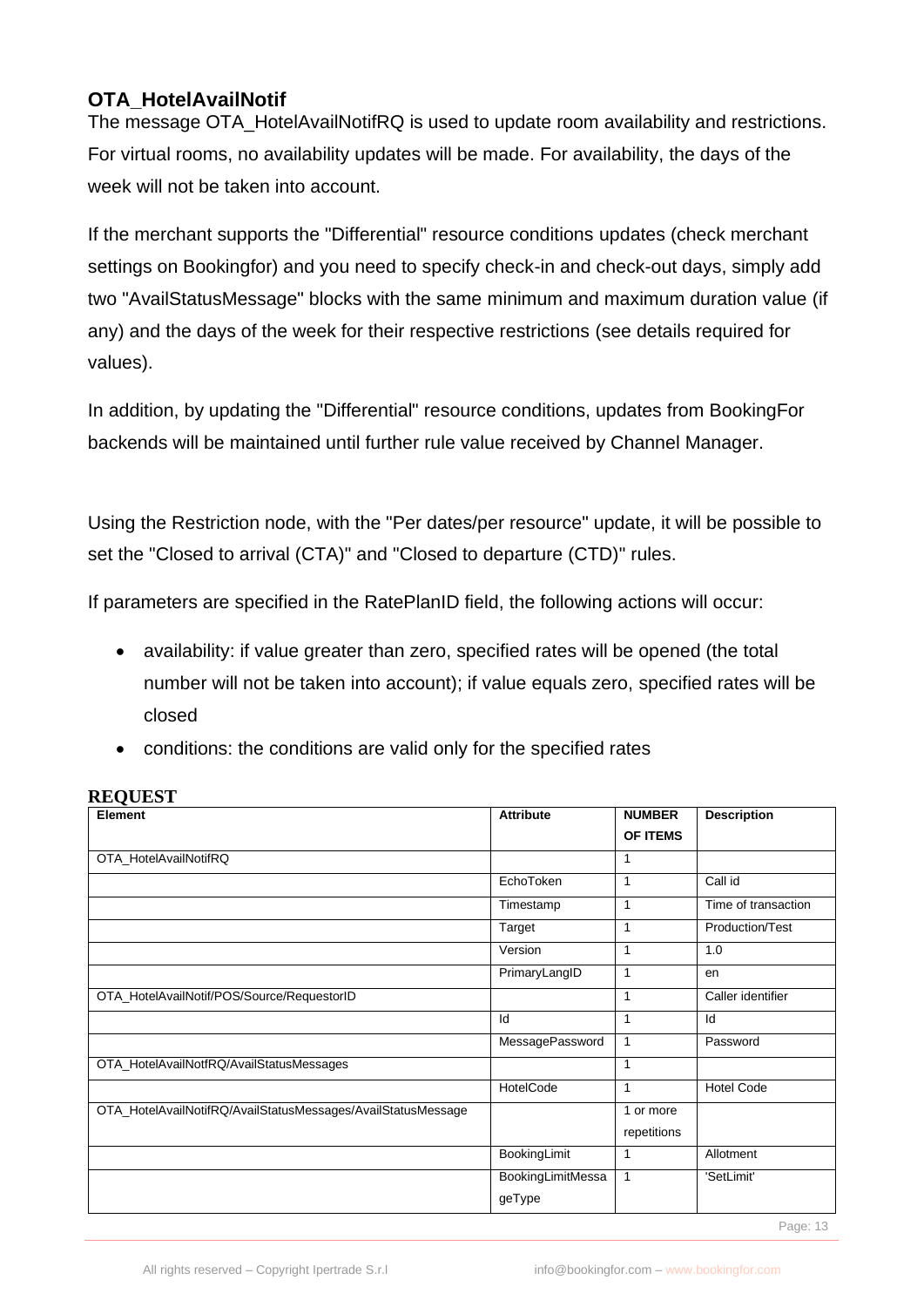| OTA_HotelAvailNotifRQ/AvailStatusMessages/AvailStatusMessage/S |                 | $\mathbf{1}$ |                          |
|----------------------------------------------------------------|-----------------|--------------|--------------------------|
| tatusApplicationControl                                        |                 |              |                          |
|                                                                | Start           | $\mathbf{1}$ | <b>Update Start Date</b> |
|                                                                | End             | $\mathbf{1}$ | <b>Update End Date</b>   |
|                                                                | RatePlanID      | $\mathbf{1}$ | Rate code: multiple      |
|                                                                |                 |              | codes can be             |
|                                                                |                 |              | specified by dividing    |
|                                                                |                 |              | them with the comma      |
|                                                                | InvCode         | $\mathbf{1}$ | Room code                |
|                                                                | Mon             | $0 - 1$      | If present, also         |
|                                                                |                 |              | populate the other       |
|                                                                |                 |              | days                     |
|                                                                | Your            | $0 - 1$      | If present, also         |
|                                                                |                 |              | populate the other       |
|                                                                |                 |              | days                     |
|                                                                | Weds            | $0 - 1$      | If present, also         |
|                                                                |                 |              | populate the other       |
|                                                                |                 |              | days                     |
|                                                                | Thur            | $0 - 1$      | If present, also         |
|                                                                |                 |              | populate the other       |
|                                                                |                 |              | days                     |
|                                                                | Fri             | $0 - 1$      | If present, also         |
|                                                                |                 |              | populate the other       |
|                                                                |                 |              | days                     |
|                                                                | Sat             | $0 - 1$      | If present, also         |
|                                                                |                 |              | populate the other       |
|                                                                |                 |              | days                     |
|                                                                | Sun             | $0 - 1$      | If present, also         |
|                                                                |                 |              | populate the other       |
|                                                                |                 |              | days                     |
| OTA_HotelAvailNotfRQ/AvailStatusMessages/AvailStatusMessage/Le |                 | $0 - 1$      | Minimum stay             |
| nghtsOfStay/LenghtOfStay                                       |                 |              |                          |
|                                                                | Time            | $\mathbf{1}$ | Value in days            |
|                                                                | MinMaxMessageTy | $\mathbf{1}$ | For minimum stay,        |
|                                                                | pe              |              | send 'SetMinLOS'         |
|                                                                |                 |              | (required) For           |
|                                                                |                 |              | maximum stay, send       |
|                                                                |                 |              | 'SetMaxLOS'              |
|                                                                |                 |              | (optional, default       |
|                                                                |                 |              | value 99). For days      |
|                                                                |                 |              | before checkin           |
|                                                                |                 |              | (release), send          |
|                                                                |                 |              | 'SetForwardMinStay'      |
|                                                                |                 |              | (facoltativo, default    |
|                                                                |                 |              | value 0)                 |
| OTA_HotelAvailNotfRQ/AvailStatusMessages/AvailStatusMessage/R  | Restriction     | $0 - 1$      | If the merchant          |
| estrictionStatus                                               |                 |              | supports the "Per        |
|                                                                |                 |              | dates/per resource"      |
|                                                                |                 |              | update type, specifies   |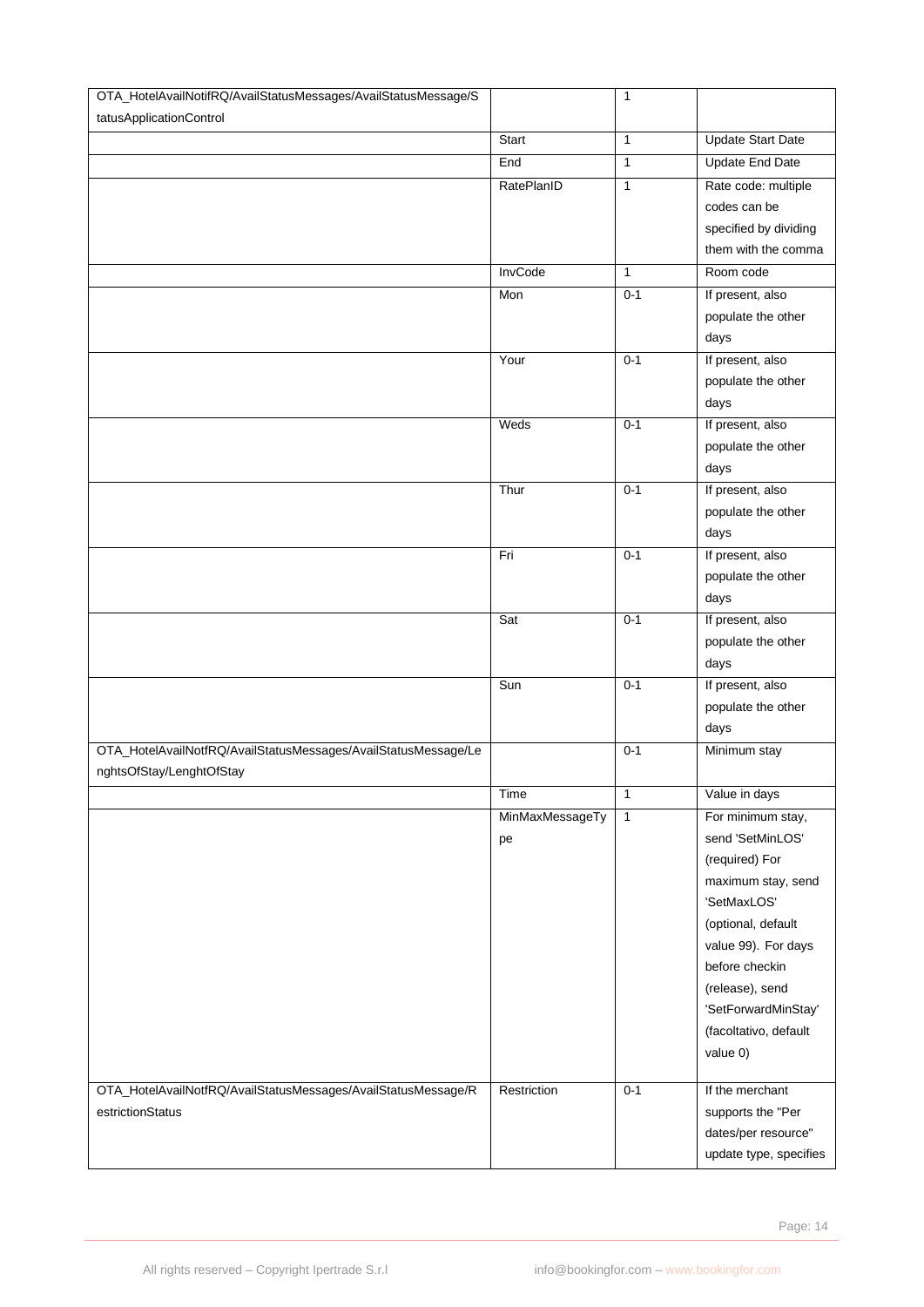|                 |         | the rule type for the            |
|-----------------|---------|----------------------------------|
|                 |         | specified days:                  |
|                 |         |                                  |
|                 |         | Arrival => check-in              |
|                 |         | (CTA)                            |
|                 |         |                                  |
|                 |         | Departure => check-              |
|                 |         | out (CTD)                        |
| StatusSpecified | $0 - 1$ | To be valued at "true"           |
|                 |         | to make changes to               |
|                 |         | CTA/CTD rules                    |
|                 |         |                                  |
| <b>Status</b>   |         | If the merchant                  |
|                 |         | supports check-                  |
|                 |         | in/check-out rules               |
|                 |         | "Per dates/per                   |
|                 |         | resource", specifies             |
|                 |         | the type of update to            |
|                 |         | apply for the specified          |
|                 |         | days:                            |
|                 |         | Open $\Rightarrow$ allow entry   |
|                 |         | or exit                          |
|                 |         |                                  |
|                 |         | Close $\Rightarrow$ do not allow |
|                 |         | entry or exit                    |
|                 |         |                                  |
|                 |         |                                  |
|                 |         |                                  |

| Element                                | <b>Attribute</b> | <b>NUMBER OF</b> | <b>Description</b>          |
|----------------------------------------|------------------|------------------|-----------------------------|
|                                        |                  | <b>ITEMS</b>     |                             |
| OTA HotelAvailNotifRS                  |                  |                  |                             |
|                                        | EchoToken        | 1                | Call id                     |
|                                        | Timestamp        | 1                | Time of transaction         |
|                                        | Target           | 1                | Production/Test             |
|                                        | Version          | 1                | 1.0                         |
|                                        | PrimaryLangID    | $\overline{1}$   | en                          |
| OTA_HotelAvailNotifRS/Success          |                  | $0 - 1$          |                             |
| OTA_HotelAvailNotifRS/Warnings/Warning |                  | $0 - 99$         | Present only with 'Success' |
|                                        | Code             | $0 - 1$          | See Appendix "Warning       |
|                                        |                  |                  | Codes"                      |
| OTA HotelAvailNotifRS Errors/Error     |                  | $0 - 99$         | Can't be present with       |
|                                        |                  |                  | 'Success'                   |
|                                        | Code             | 1                | OTA ERR Table               |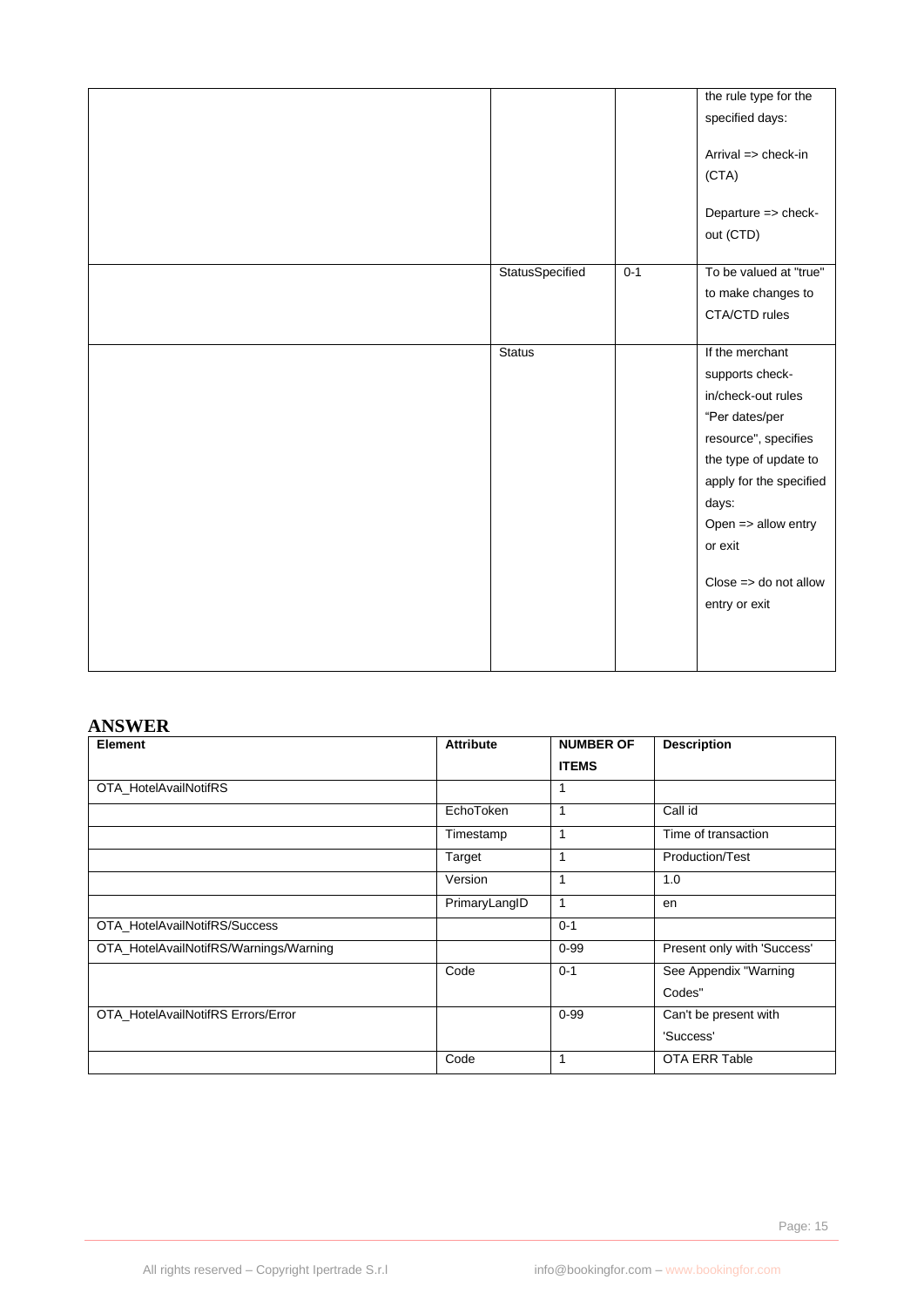### <span id="page-15-0"></span>**OTA\_ReadRQ**

The message OTA\_ReadRQ is used to have the reservation list..

| ີ້<br><b>Element</b>                          | <b>Attribute</b> | <b>NUMBER OF</b> | <b>Description</b>       |
|-----------------------------------------------|------------------|------------------|--------------------------|
|                                               |                  | <b>ITEMS</b>     |                          |
| OTA_ReadRQ                                    |                  | $\mathbf{1}$     |                          |
|                                               | EchoToken        | $\mathbf{1}$     | Call id                  |
|                                               | Timestamp        | $\mathbf{1}$     | Time of transaction      |
|                                               | Target           | $\mathbf{1}$     | Production/Test          |
|                                               | Version          | $\mathbf{1}$     | 1.0                      |
|                                               | PrimaryLangID    | $\overline{1}$   | en                       |
| OTA_ReadRQ /POS/Source/RequestorID            |                  | $\mathbf{1}$     | Caller identifier        |
|                                               | Id               | $\mathbf{1}$     | Id                       |
|                                               | MessagePassword  | $\mathbf{1}$     | Password                 |
| OTA_Read RQ /ReadRequests/HotelReadRequest    |                  | $\mathbf{1}$     |                          |
|                                               | HotelCode        | $\mathbf{1}$     | <b>Hotel Code</b>        |
|                                               |                  |                  |                          |
| OTA_ReadRQ/HotelReadRequest/SelectionCriteria |                  | $\mathbf{1}$     |                          |
|                                               | Start            | $\mathbf{1}$     | Start date               |
|                                               | End              | $\mathbf{1}$     | End date                 |
|                                               | Datetype         | $0 - 1$          | CreateDate,              |
|                                               |                  |                  | ArrivalDate (holiday     |
|                                               |                  |                  | start date),             |
|                                               |                  |                  | LastUpdateDate (last     |
|                                               |                  |                  | modified date),          |
|                                               |                  |                  | DepartureDate (holiday   |
|                                               |                  |                  | end date)                |
|                                               | SelectionType    | $\mathbf{1}$     | Undelivered,             |
|                                               |                  |                  | PreviouslyDelivered, All |
|                                               | GroupCode        | $0 - 1$          | Origin/booking group     |
|                                               | <b>ResStatus</b> | $0 - 1$          | Type of booking.         |
|                                               |                  |                  | Possible values:         |
|                                               |                  |                  | $Initiate == non-$       |
|                                               |                  |                  | demanding request        |
|                                               |                  |                  | Book => Reservation      |
|                                               |                  |                  | Cancel => Canceled       |
|                                               |                  |                  |                          |

| Element           | <b>Attribute</b> | <b>NUMBER OF</b><br><b>ITEMS</b> | <b>Description</b>     |
|-------------------|------------------|----------------------------------|------------------------|
| OTA_ResRetrieveRS |                  |                                  |                        |
|                   | EchoToken        |                                  | Call id                |
|                   | Timestamp        |                                  | Time of<br>transaction |
|                   | Target           |                                  | Production/T<br>est    |
|                   | Version          |                                  | 1.0                    |
|                   | PrimaryLangID    |                                  | en                     |

Page: 16 April 2014 12:30 April 2014 12:30 April 2014 12:30 April 2014 12:30 April 2014 12:30 April 2014 12:30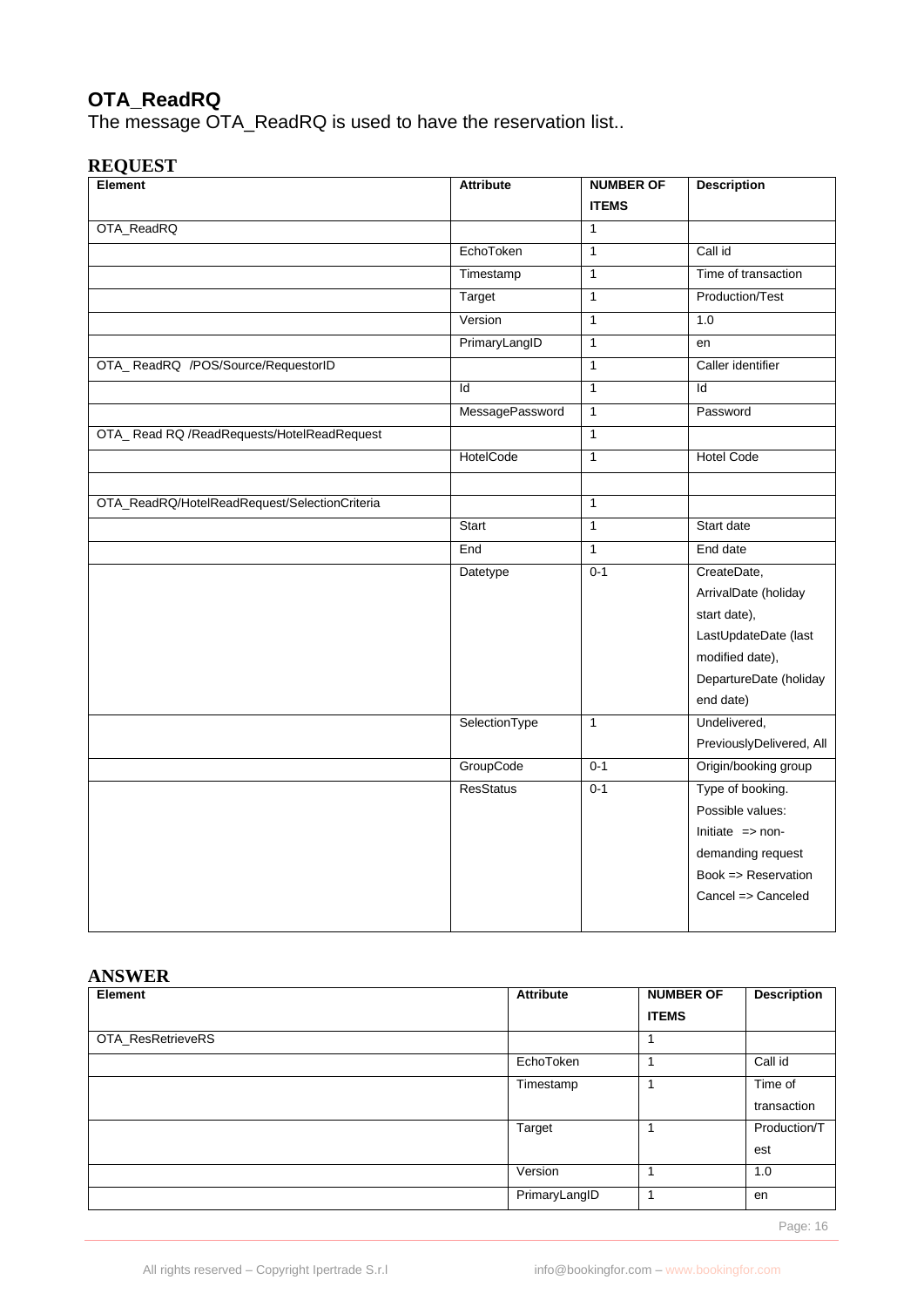| OTA_ResRetrieveRS /Success                                         |                    | $0 - 1$        |                |
|--------------------------------------------------------------------|--------------------|----------------|----------------|
| OTA_ResRetrieveRS /Warnings/Warning                                |                    | $0 - 99$       | Present only   |
|                                                                    |                    |                | with           |
|                                                                    |                    |                | 'Success'      |
|                                                                    | Code               | $0 - 1$        | See            |
|                                                                    |                    |                | Appendix       |
|                                                                    |                    |                | "Warning       |
|                                                                    |                    |                | Codes"         |
| OTA_ResRetrieveRS/ReservationsList                                 |                    | $0 - 1$        |                |
|                                                                    | HotelReservation   | 1 or more      | List           |
|                                                                    |                    | repetitions    |                |
| OTA_ResRetrieveRS/ReservationsList/HotelReservation                | HotelReservationTy | LastModifyDate | Last update    |
|                                                                    | pe                 | Time           | date           |
| OTA_ResRetrieveRS/ReservationsList/HotelReservation/ResGlobalInfo/ |                    |                | Credit card    |
| Guarantee                                                          |                    |                | details: data  |
|                                                                    |                    |                | ill be present |
|                                                                    |                    |                | only if the    |
|                                                                    |                    |                | account has    |
|                                                                    |                    |                | been           |
|                                                                    |                    |                | enabled as     |
|                                                                    |                    |                | PCI            |
|                                                                    |                    |                | compliant,     |
|                                                                    |                    |                | subject to     |
|                                                                    |                    |                | send           |
|                                                                    |                    |                | assessment     |
|                                                                    |                    |                | documents      |
| OTA_ResRetrieveRS/ReservationsList/HotelReservation/ResGlobalInfo/ | HotelReservationID | ResID_Source   | Bookingfor     |
| HotelReservationIDs                                                |                    |                | reference      |
|                                                                    |                    |                | code (useful   |
|                                                                    |                    |                | for retrieving |
|                                                                    |                    |                | resources      |
|                                                                    |                    |                | from a single  |
|                                                                    |                    |                | request/book   |
|                                                                    |                    |                | ing)           |
| OTA_ResRetrieveRS/ReservationsList/HotelReservation/RoomStays/     |                    | $0 - n$        | Series of      |
| TPA_Extensions/Products/Product                                    |                    |                | nodes that     |
|                                                                    |                    |                | identify       |
|                                                                    |                    |                | additional     |
|                                                                    |                    |                | information    |
|                                                                    |                    |                | for each       |
|                                                                    |                    |                | product in     |
|                                                                    |                    |                | the booking    |
| OTA_ResRetrieveRS/ReservationsList/HotelReservation/RoomStays/     |                    | Id             | Unique         |
| TPA_Extensions/Products/Product                                    |                    |                | product        |
|                                                                    |                    |                | identifier     |
| OTA_ResRetrieveRS/ReservationsList/HotelReservation/RoomStays/     |                    | Name           | Product        |
| TPA_Extensions/Products/Product                                    |                    |                | name           |
| OTA_ResRetrieveRS/ReservationsList/HotelReservation/RoomStays/     |                    | Start          | Product        |
| TPA_Extensions/Products/Product                                    |                    |                | reservation    |
|                                                                    |                    |                | start date     |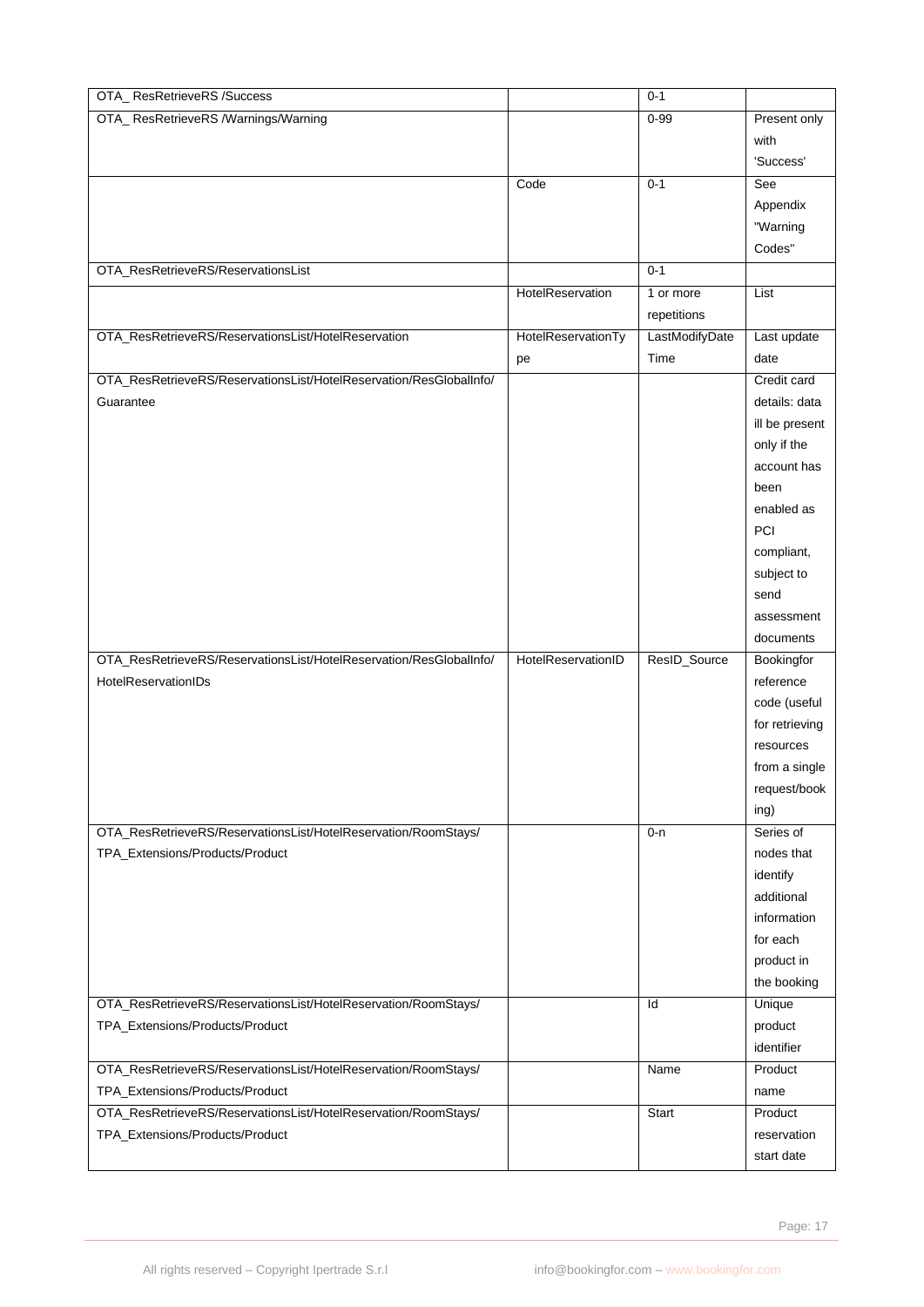| OTA_ResRetrieveRS/ReservationsList/HotelReservation/RoomStays/   |      | End           | Product        |
|------------------------------------------------------------------|------|---------------|----------------|
| TPA_Extensions/Products/Product                                  |      |               | reservation    |
|                                                                  |      |               | end date       |
| OTA_ResRetrieveRS/ReservationsList/HotelReservation/RoomStays/   |      |               | Series of      |
| TPA_Extensions/Products/Product/Product/PriceDetails/PriceDetail |      |               | nodes that     |
|                                                                  |      |               | identify       |
|                                                                  |      |               | detailed       |
|                                                                  |      |               | values per     |
|                                                                  |      |               | day (or time   |
|                                                                  |      |               | period for     |
|                                                                  |      |               | certain        |
|                                                                  |      |               | resource       |
|                                                                  |      |               | types)         |
|                                                                  |      |               | applied to     |
|                                                                  |      |               | the product    |
| OTA_ResRetrieveRS/ReservationsList/HotelReservation/RoomStays/   |      | Datetime      | Date and       |
| TPA_Extensions/Products/Product/Product/PriceDetails/PriceDetail |      |               | time of        |
|                                                                  |      |               | period         |
| OTA_ResRetrieveRS/ReservationsList/HotelReservation/RoomStays/   |      | Value         | Price          |
| TPA_Extensions/Products/Product/Product/PriceDetails/PriceDetail |      |               | associated     |
|                                                                  |      |               | with the       |
|                                                                  |      |               | period         |
|                                                                  |      |               | including any  |
|                                                                  |      |               | discounts      |
| OTA_ResRetrieveRS/ReservationsList/HotelReservation/RoomStays/   |      | OriginalValue | Price          |
| TPA_Extensions/Products/Product/Product/PriceDetails/PriceDetail |      |               | associated     |
|                                                                  |      |               | with the       |
|                                                                  |      |               | period         |
|                                                                  |      |               | without        |
|                                                                  |      |               | discount       |
| OTA_ResRetrieveRS/Errors/Error                                   |      | $0 - 99$      | Can't be       |
|                                                                  |      |               | present with   |
|                                                                  |      |               | 'Success'      |
|                                                                  | Code | $\mathbf{1}$  | <b>OTA ERR</b> |
|                                                                  |      |               | Table          |
|                                                                  |      |               |                |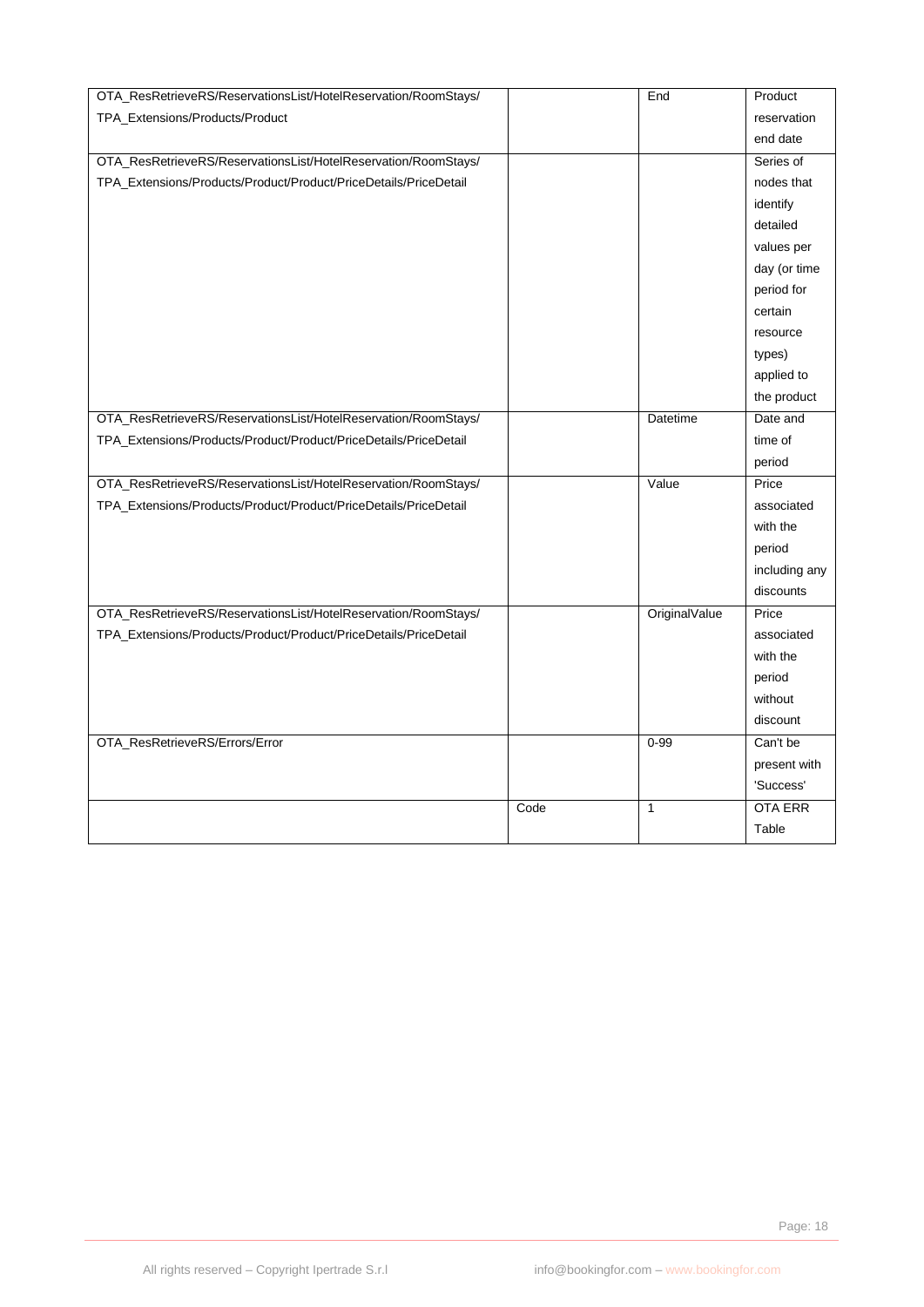#### <span id="page-18-0"></span>**OTA\_NotifReportRQ**

The message OTA\_NotifReportRQ is used to confirm reservations with a confirmation code that will be associated to the reservation.

Note: Only reservations that belong to the hotel specified in the authentication can be confirmed in the same operation.

In addition, the following call can only be made in production environment if the availability update is also active.

#### **REQUEST**

| Element                                                                         | <b>Attribute</b>  | <b>NUMBE</b> | <b>Description</b> |
|---------------------------------------------------------------------------------|-------------------|--------------|--------------------|
|                                                                                 |                   | R OF         |                    |
|                                                                                 |                   | <b>ITEMS</b> |                    |
| OTA_NotifReportRQ                                                               |                   | $\mathbf{1}$ |                    |
|                                                                                 | EchoToken         | $\mathbf{1}$ | Call id            |
|                                                                                 | Timestamp         | $\mathbf{1}$ | Time of            |
|                                                                                 |                   |              | transaction        |
|                                                                                 | Target            | $\mathbf{1}$ | Production/Te      |
|                                                                                 |                   |              | st                 |
|                                                                                 | Version           | $\mathbf{1}$ | 1.0                |
|                                                                                 | PrimaryLangl      | $\mathbf{1}$ | en                 |
|                                                                                 | D                 |              |                    |
| OTA_NotifReportRQ/NotifDetails/HotelNotifReport/HotelReservations/HotelReservat |                   | $\mathbf{1}$ | Caller             |
| ion/POS/Source/RequestorID                                                      |                   |              | identifier         |
|                                                                                 | Id                | $\mathbf{1}$ | Id                 |
|                                                                                 | MessagePass       | $\mathbf{1}$ | Password           |
|                                                                                 | word              |              |                    |
|                                                                                 | <b>ID_Context</b> | $\mathbf{1}$ | <b>Hotel Code</b>  |
| OTA_NotifReportRQ/HotelReservations/HotelReservation                            |                   | $\mathbf{1}$ |                    |
|                                                                                 | Uniqueid          | $\mathbf{1}$ | Booking code       |
|                                                                                 |                   |              | to confirm         |
| OTA_NotifReportRQ/NotifDetails/HotelNotifReport/HotelReservations/HotelReservat |                   | $\mathbf{1}$ |                    |
| ion/ResGlobalInfo/HotelReservationIDs/HotelReservationID                        |                   |              |                    |
|                                                                                 | ResID_Value       | $\mathbf{1}$ | <b>Booking ID</b>  |
|                                                                                 | ResID_Date        | $\mathbf{1}$ | Date of            |
|                                                                                 |                   |              | creation           |
|                                                                                 | HotelReservati    |              | Confirmation       |
|                                                                                 | onID_RPH          |              | ID                 |
|                                                                                 | ResID_Type        | $\mathbf{1}$ | Type of            |
|                                                                                 |                   |              | booking(Confir     |
|                                                                                 |                   |              | med,               |
|                                                                                 |                   |              | cancelled or       |
|                                                                                 |                   |              | tentative          |
|                                                                                 |                   |              | booking)           |
|                                                                                 |                   |              | <b>OTA UIT</b>     |
|                                                                                 |                   |              | table:             |
|                                                                                 |                   |              |                    |
|                                                                                 |                   |              | $14 =$             |
|                                                                                 |                   |              | Reservation        |
|                                                                                 |                   |              |                    |

Page: 19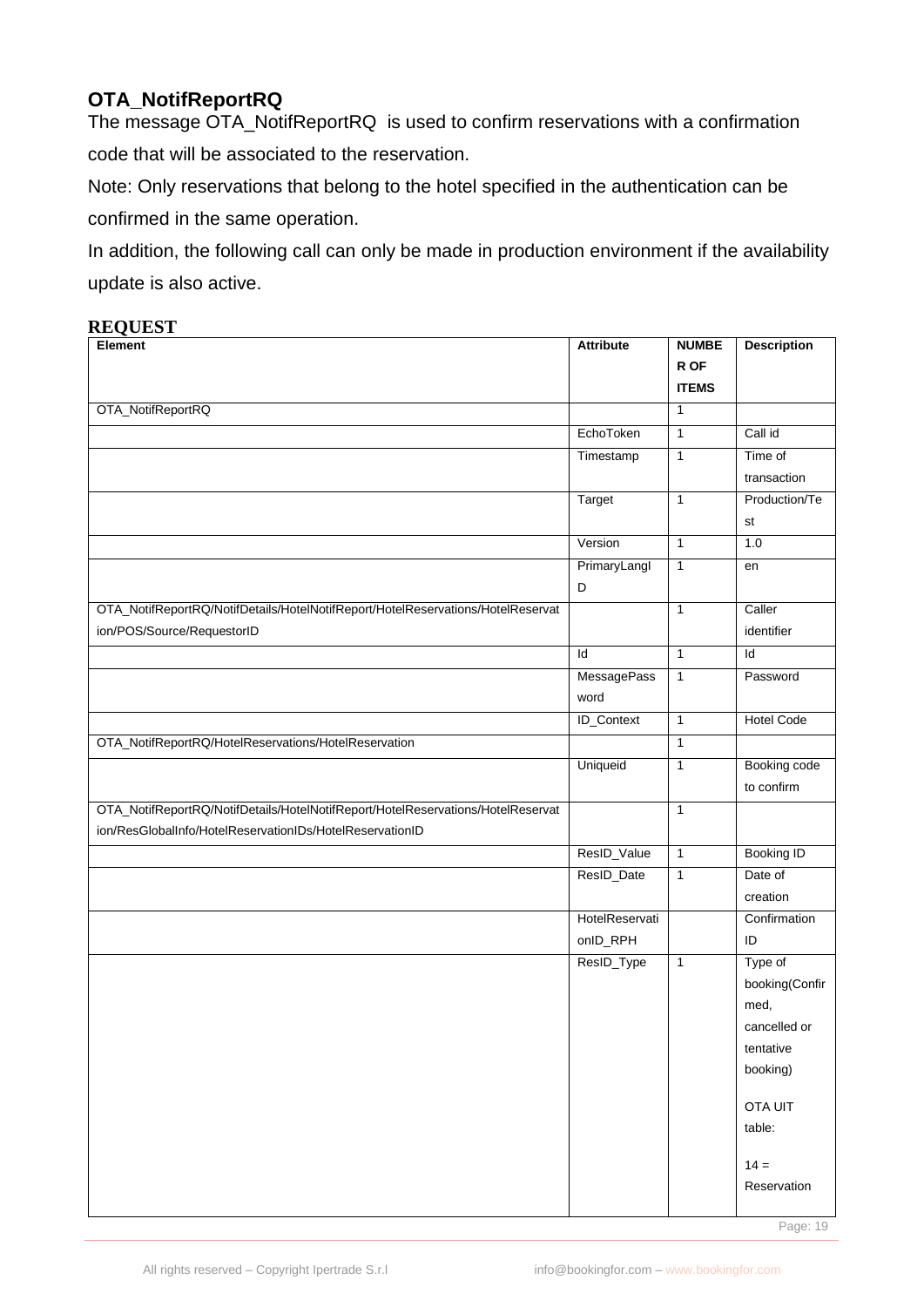|  | $15 =$          |
|--|-----------------|
|  | Cancellation    |
|  |                 |
|  | $23 =$          |
|  | Provisional     |
|  | reservation (if |
|  | gateway set     |
|  | as the default  |
|  | payment, a      |
|  | new deposit     |
|  | payment will    |
|  | be set up)      |
|  |                 |

| Element                            | <b>Attribute</b> | <b>NUMBER OF</b><br><b>ITEMS</b> | <b>Description</b>    |
|------------------------------------|------------------|----------------------------------|-----------------------|
| OTA_NotifReportRS                  |                  | 1                                |                       |
|                                    | EchoToken        | 1                                | Call id               |
|                                    | Timestamp        | 1                                | Time of transaction   |
|                                    | Target           | 1                                | Production/Test       |
|                                    | Version          | 1                                | 1.0                   |
|                                    | PrimaryLangl     | $\mathbf{1}$                     | en                    |
|                                    | D                |                                  |                       |
| OTA_ResRetrieveRS/Success          |                  | $0 - 1$                          |                       |
| OTA_ResRetrieveRS/Warnings/Warning |                  | $0 - 99$                         | Present only with     |
|                                    |                  |                                  | 'Success'             |
|                                    | Code             | $0 - 1$                          | See Appendix "Warning |
|                                    |                  |                                  | Codes"                |
| OTA_ResRetrieveRS/Errors/Error     |                  | $0 - 99$                         | Can't be present with |
|                                    |                  |                                  | 'Success'             |
|                                    | Code             | 1                                | OTA ERR Table         |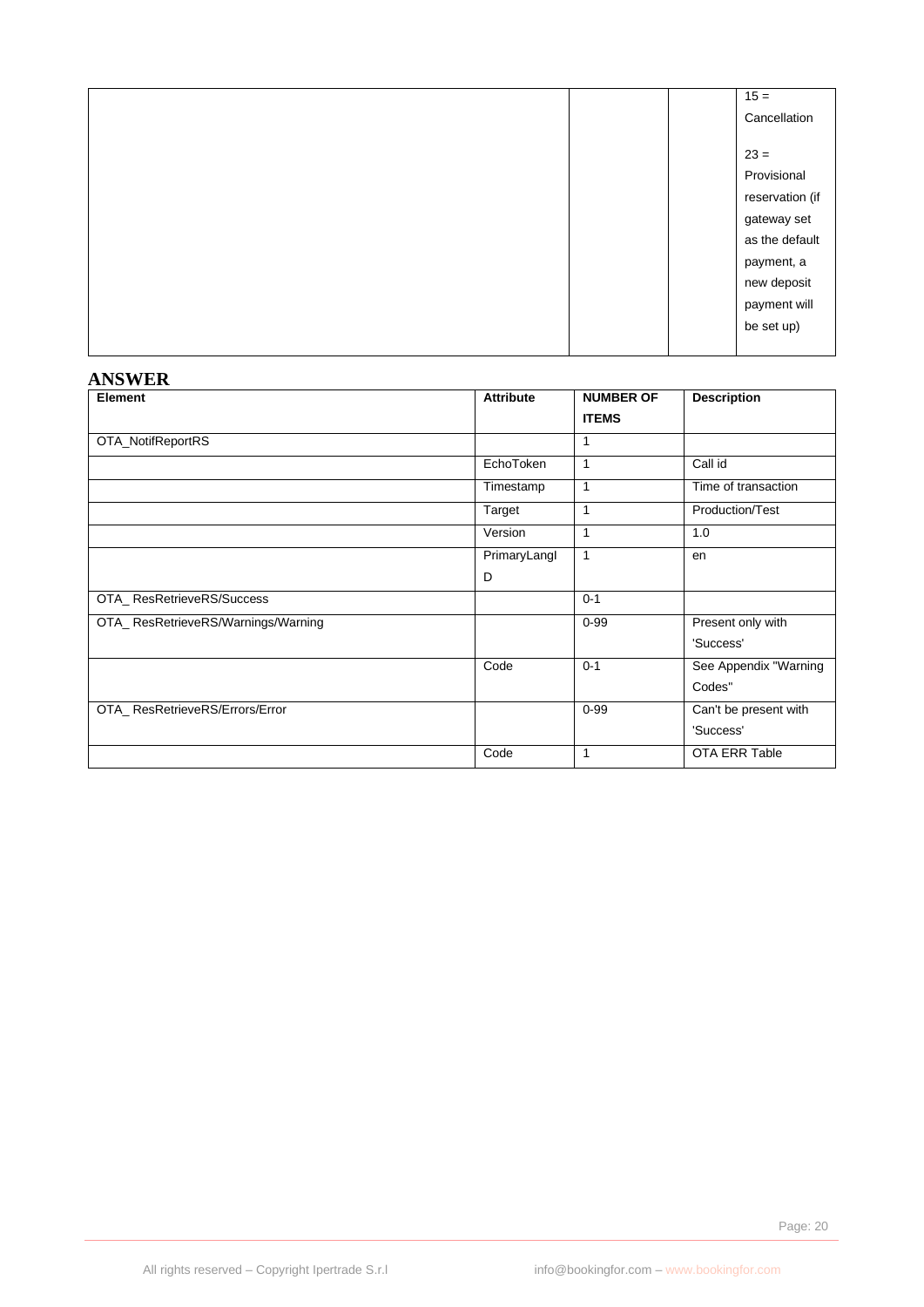# <span id="page-20-0"></span>Field Legend **OTA\_Read**

#### **ResStatus property**

- Requested: When a resource is only requested;
- Cancelled: when a reservation has been cancelled;
- Reserved: when a reservation was generated by the front end, it was confirmed by the management, a payment was made to the bank;
- Waitlisted: this case includes all bookings that are not included in the previous cases;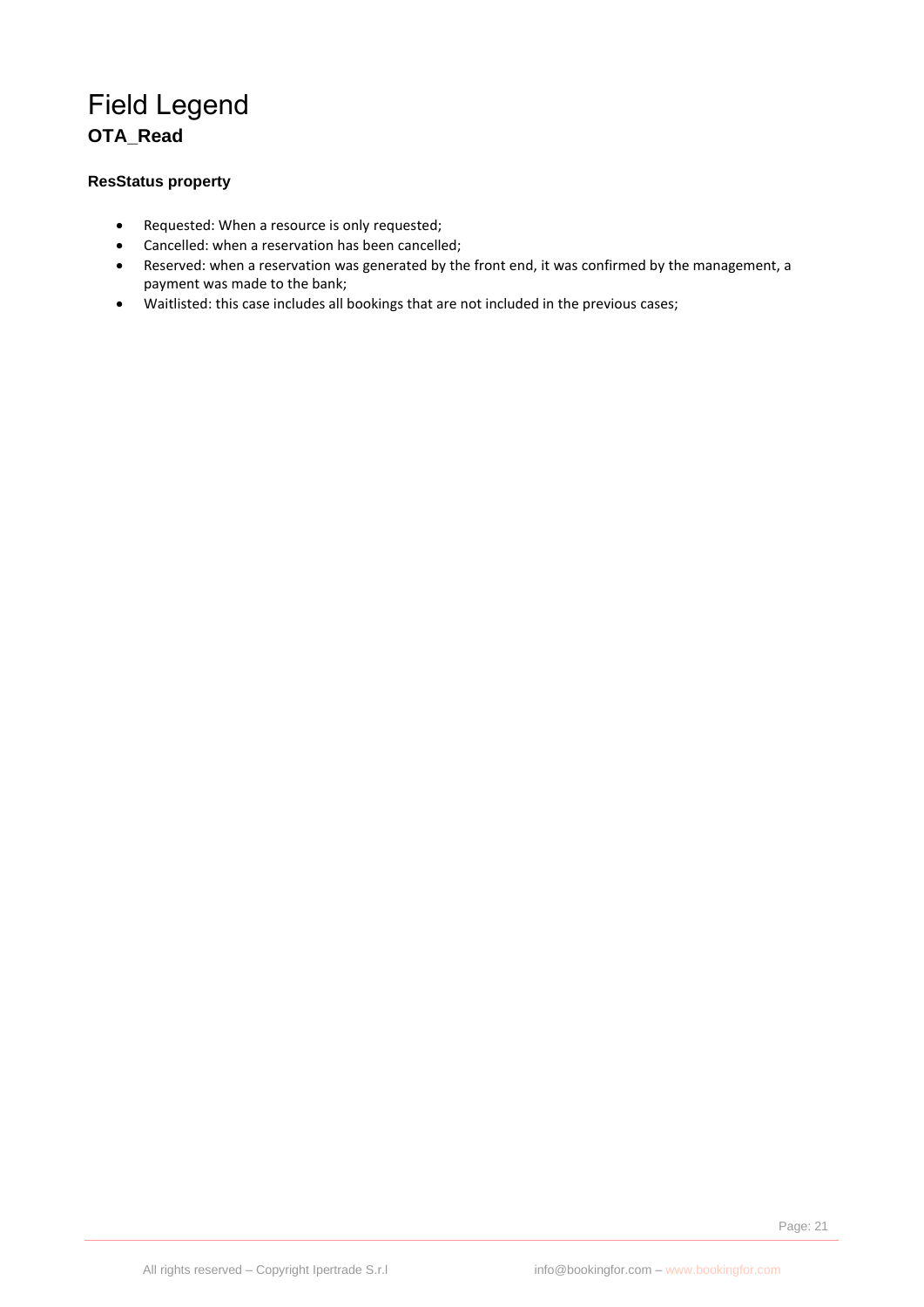# <span id="page-21-0"></span>Warning codes

| Code | <b>Message</b>                                                                                                                                                                                                                          | <b>Notes</b>                                    |
|------|-----------------------------------------------------------------------------------------------------------------------------------------------------------------------------------------------------------------------------------------|-------------------------------------------------|
| 401  | Booking with code {0} is not available.                                                                                                                                                                                                 | Only available with<br>OTA_NotifReport          |
| 402  | The required data were not updated correctly                                                                                                                                                                                            | Only available with<br>OTA_HotelAvailNotif      |
| 403  | The resource with code {0} is missing or does not belong to the specified structure                                                                                                                                                     | Only available with<br>OTA_HotelAvailNotif      |
| 404  | Were not detected in the data refresh request messages.                                                                                                                                                                                 | Only available with<br>OTA_HotelRateAmountNotif |
| 501  | The requested data are invalid.                                                                                                                                                                                                         |                                                 |
| 701  | It was exceeded the maximum limit of inserts/editable for the given request type.<br>Please wait at least {0} to make sure you can perform other actions                                                                                |                                                 |
| 702  | It was exceeded the maximum of calls for this type of request. Please wait at least<br>{0} to make sure you can perform other actions                                                                                                   |                                                 |
| 703  | It was exceeded the maximum of calls for service. Please wait at least {0} to make<br>sure you can perform additional actions                                                                                                           |                                                 |
| 704  | It was exceeded the maximum limit of inserts/editable for the given request type: all<br>previous actions were limit is exceeded however carried out successfully. Please<br>wait a while to be sure you can perform additional actions |                                                 |
| 705  | You are editing a number of elements $(0)$ that may exceed the resource limit $\{1\}$ .<br>Please wait a reasonable time the limits to make sure you can perform additional<br>actions for the following resource.                      | Only available with<br>OTA_HotelAvailNotif      |
| 706  | You are editing a number of elements ({0}) that might exceed the limit to treat {1}.<br>Please wait a reasonable time the limits to make sure you can perform additional<br>actions for the following treatment                         | Only available with<br>OTA_HotelRateAmountNotif |
| 709  | To update CTA/CTD rules for a resource, the parameter "CTA/CTD rules application"<br>in the merchant must be set to "Per dates/per resource"                                                                                            | Only available with<br>OTA_HotelAvailNotif      |